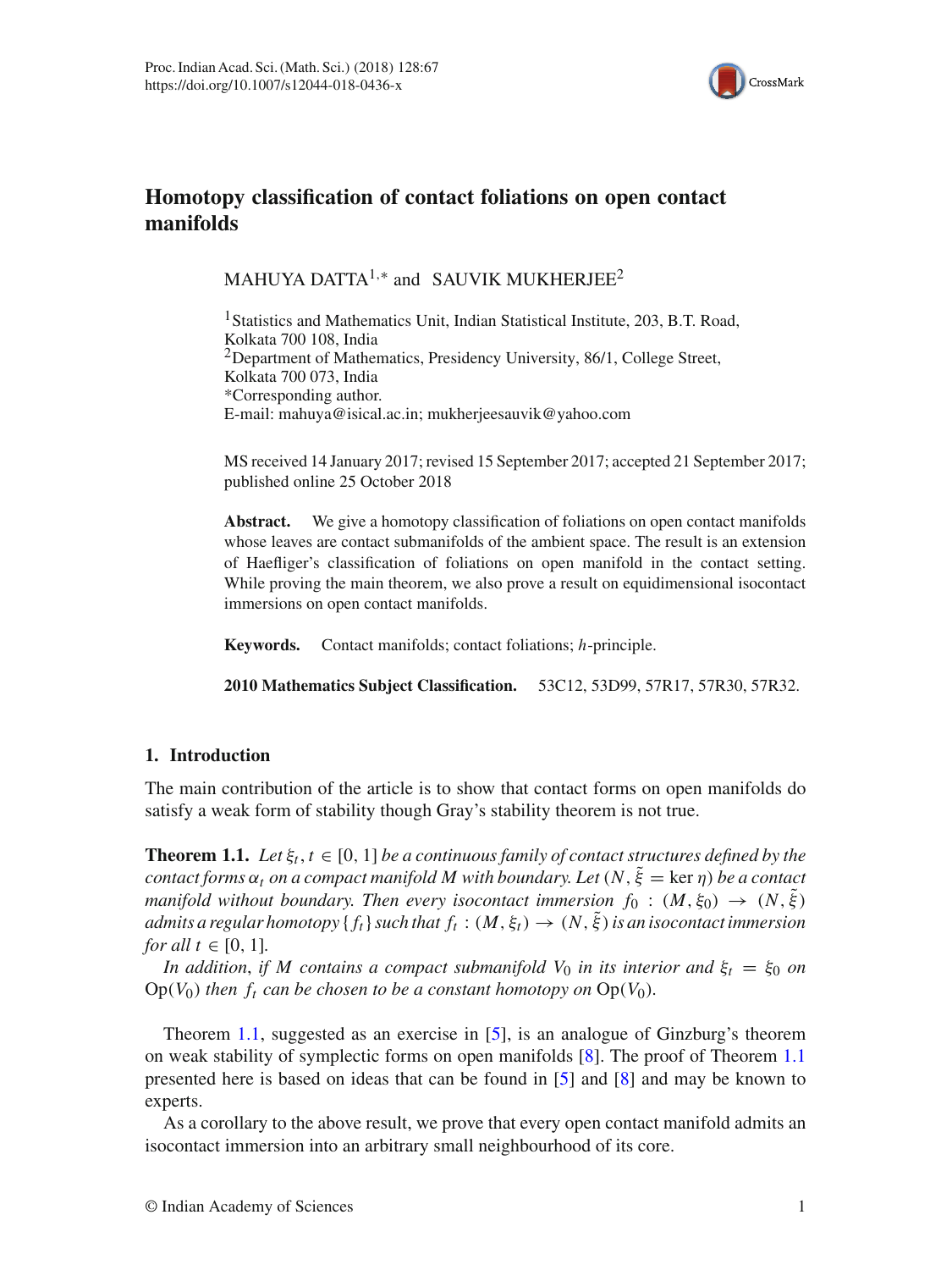## COROLLARY 1.2

*Let* (*M*, α) *be an open contact manifold. Then it admits a regular homotopy of contact immersions*  $\varphi_t$ ,  $t \in [0, 1]$ , *such that*  $\varphi_0 = id_M$  *and*  $\varphi_1$  *takes* M *into an arbitrary neighbourhood of a core of M.*

<span id="page-1-1"></span>Together with Gromov's theorem for open invariant relations, this immediately leads to the following result of *h*-principle. In what follows below,  $(M, \alpha)$  will denote an open contact manifold with contact structure  $\xi = \ker \alpha$ .

**Theorem 1.3.** Let  $\mathcal{R} \subset J^r(M, N)$  be an open relation invariant under the action of the *pseudogroup of local contactomorphisms of*(*M*, α)*. Then the parametric h-principle holds for R.*

We refer the reader to [\[11](#page-22-2)] and [\[5\]](#page-22-0) for the theory of *h*-principle. Having observed this, we proceed to obtain a homotopy classification of contact foliations on open contact manifold by adapting the techniques of Haefliger to the contact set up.

Suppose that *N* is any manifold with a foliation  $\mathcal{F}_N$  of codimension 2*q* which is strictly less than the dimension of *M*. Then  $vF_N$  will denote the normal bundle  $TN/TF_N$  of  $F_N$ and  $\pi : TN \to vF_N$  will denote the canonical projection map. Let  $\mathcal{E}_{\alpha}(TM, vF_N)$  be the space of all vector bundle morphisms  $F: TM \rightarrow TN$  such that

(1)  $\pi \circ F : TM \to \nu(\mathcal{F}_N)$  is an epimorphism,

(2) ker( $\pi \circ F$ )  $\cap \xi$  is a symplectic subbundle of ( $\xi$ ,  $d' \alpha = d\alpha|_{\xi}$ ).

Let  $Tr_{\alpha}(M, \mathcal{F}_N)$  consist of all smooth maps  $f : M \rightarrow N$  such that *df* belongs to  $\mathcal{E}_{\alpha}(TM, v\mathcal{F}_N)$ . The inverse images of  $\mathcal{F}_N$  under an  $f \in Tr_{\alpha}(M, \mathcal{F}_N)$ , namely  $f^{-1}\mathcal{F}_N$ , is a contact foliation on  $(M, \alpha)$ . With  $C^{\infty}$ -compact open topology on  $Tr_{\alpha}(M, \mathcal{F}_N)$  and *C*<sup>0</sup>-compact open topology on  $\mathcal{E}_{\alpha}(TM, v\mathcal{F}_N)$ , we obtain the following result.

**Theorem 1.4.** Let  $(M, \alpha)$  be an open contact manifold and  $(N, \mathcal{F}_N)$  be any foliated *manifold. Suppose that the codimension of*  $F_N$  *is even and is strictly less than the dimension of M. Then*

<span id="page-1-0"></span>
$$
\pi \circ d: Tr_{\alpha}(M, \mathcal{F}_N) \to \mathcal{E}_{\alpha}(TM, \nu \mathcal{F}_N)
$$

*is a weak homotopy equivalence.*

A foliation *F* on *M* will be called a *contact foliation on M subordinate to* α (or simply a *contact foliation* on  $(M, \alpha)$  if the leaves of F are contact submanifolds of M. The tangent distribution  $T\mathcal{F}$  of a contact foliation is transversal to the contact subbundle  $\xi$ ; moreover, the intersection  $T\mathcal{F}$  with  $\xi$  is a symplectic subbundle of ker  $\alpha$  with respect to the symplectic structure  $d' \alpha = d\alpha|_{\text{ker }\alpha}$ . In the above theorem,  $f^{-1}(\mathcal{F}_N)$  is a contact foliation for all  $f \in Tr_{\alpha}(M, \mathcal{F}_N)$ .

Theorem [1.4](#page-1-0) is an exact analogue of Phillips' theorem on homotopy classification of transversal maps to foliations [\[21](#page-22-3)], which was used by Haefliger to obtain a classification of foliations on open manifolds. Proceeding as in [\[12](#page-22-4)] we obtain a homotopy classification of contact foliations on open contact manifolds. To state the result, let  $\Gamma_q$  be the groupoid of germs of local diffeomorphisms of  $\mathbb{R}^q$  and  $B\Gamma_q$  be the classifying space of  $\Gamma_q$  structures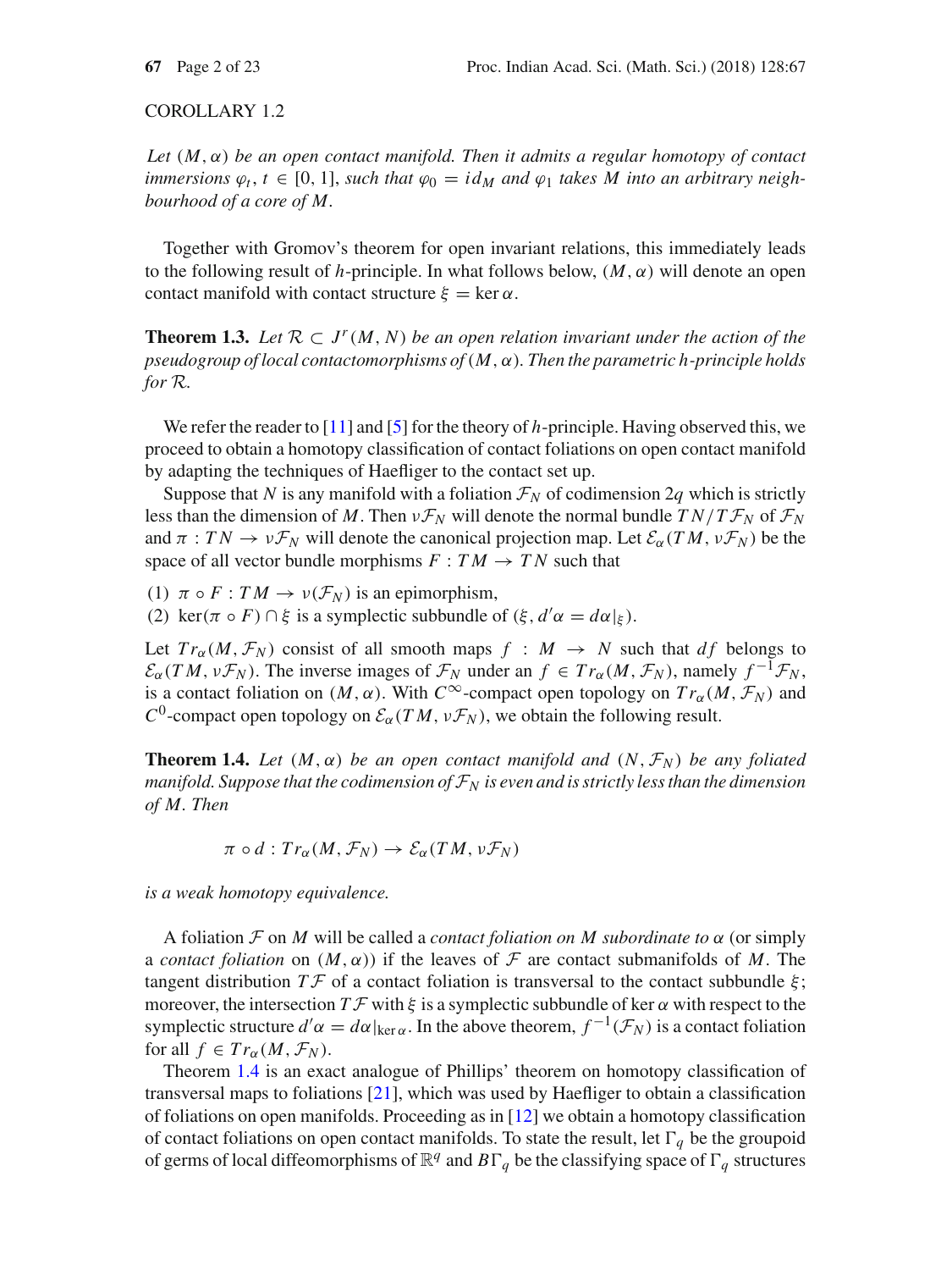with the universal  $\Gamma_q$ -structure  $\Omega_q$ . The homotopy classes of  $\Gamma_q$  structures on *M* are in one-to-one correspondence with the homotopy classes of continuous maps  $M \to B\Gamma_q$  (see [\[12\]](#page-22-4)). Any  $\Gamma_a$  structure on *M* is associated with a vector bundle over *M*, called the normal bundle of the structure. In particular, we have the normal bundle  $v\Omega_q$  of the universal  $\Gamma_q$ structure on  $B\Gamma_q$ . Theorem [1.4](#page-1-0) leads to the following classification of contact foliations on open contact manifolds.

<span id="page-2-1"></span>**Theorem 1.5.** *The integrable homotopy classes of codimension* 2*q contact foliations on M subordinate to* α *are in one-to-one correspondence with the homotopy classes of bundle epimorphisms*  $(F, f)$ :  $TM \rightarrow \nu\Omega_{2q}$  *for which* ker  $F \cap$  ker  $\alpha$  *is a symplectic subbundle*  $of \xi$ .

The article is organized as follows. We include preliminaries of contact manifolds in section [2](#page-2-0) in order to make the article self-contained. In section [3,](#page-4-0) we prove Theorem [1.1](#page-0-0) and its corollary. In section [4,](#page-8-0) we recall some preliminaries of *h*-principle and then prove Theorem [1.3.](#page-1-1) In section [5,](#page-12-0) we prove Theorem [1.4](#page-1-0) and Theorem [1.5.](#page-2-1) In the section [6,](#page-17-0) we relate the results of this article with those in [\[3](#page-22-5)] and give some examples of contact foliations on certain subsets of contact spheres. The article is partly expository in nature and we hope that it will fill up certain gaps in the existing literature.

## <span id="page-2-0"></span>**2. Preliminaries of contact manifolds**

In this section, we review basic definitions and results related to contact manifolds.

#### DEFINITION 2.1

Let *M* be a  $2n + 1$  dimensional manifold. A 1-form  $\alpha$  on *M* is said to be a *contact form* if  $\alpha \wedge (d\alpha)^n$  is nowhere vanishing.

If  $\alpha$  is a contact form, then

 $d'$ α =  $d$ α |<sub>ker α</sub>

is a symplectic structure on the hyperplane distribution ker  $\alpha$ . Also, there is a global vector field  $R_\alpha$  on *M* defined by the relations

$$
\alpha(R_{\alpha}) = 1, \quad i_{R_{\alpha}} \cdot \alpha = 0, \tag{1}
$$

where  $i_X$  denotes the interior multiplication by the vector field *X*. Thus, *TM* has the following decomposition:

$$
TM = \ker \alpha \oplus \ker d\alpha,
$$
\n(2)

where ker  $\alpha$  is a symplectic vector bundle and ker  $d\alpha$  is the 1-dimensional subbundle generated by  $R_\alpha$ . The vector field  $R_\alpha$  is called the *Reeb vector field* of the contact form  $\alpha$ .

A codimension 1 hyperplane distribution ξ on *M* is said to be a *contact structure* on *M* if  $\xi$  is locally defined as the kernel of a (local) contact form  $\alpha$ . Observe that the local contact form in this case is defined uniquely up to multiplication by a nowhere vanishing function *f*. Moreover,  $d(f\alpha)|_{\xi} = f.d\alpha|_{\xi}$  and hence every contact structure is associated with a conformal symplectic structure.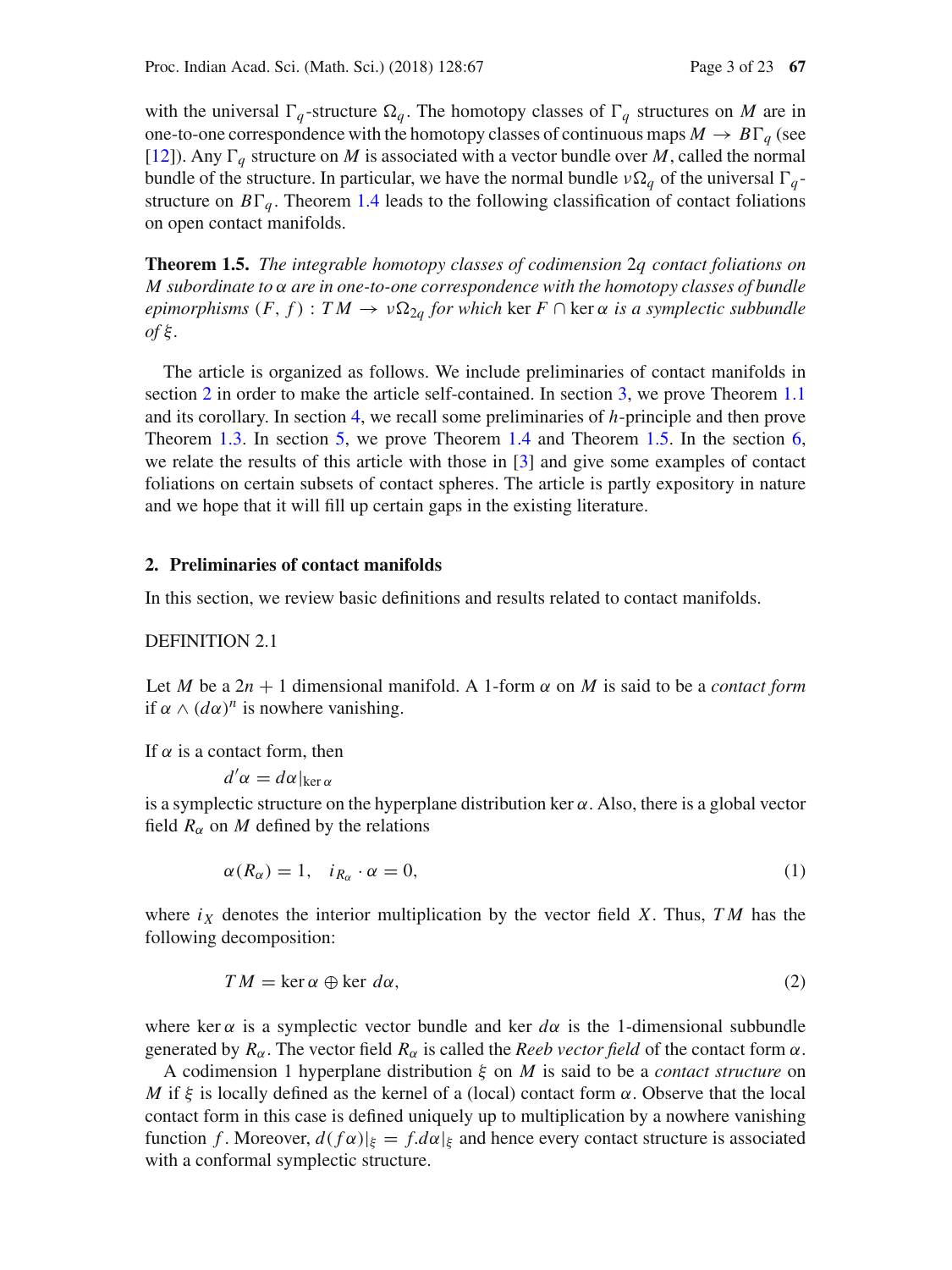If α is a contact form, then the distribution ker α will be called the *contact distribution of* α.

*Example* 2.2*.*

- (1) Every odd dimensional Euclidean space  $\mathbb{R}^{2n+1}$  has a canonical contact form given by  $\alpha = dz + \sum_{i=1}^{n} x_i dy_i$ , where  $(x_1, \ldots, x_n, y_1, \ldots, y_n, z)$  is the canonical coordinate system on  $\mathbb{R}^{2n+1}$ .
- (2) Every even dimensional Euclidean space  $\mathbb{R}^{2n}$  has a canonical 1-form  $\lambda = \sum_{n=1}^{n} (x \, dy) y \, dx$ ; which is called the Liquville form of  $\mathbb{R}^{2n}$  where  $(x, y)$  $\sum_{i=1}^{n} (x_i dy_i - y_i dx_i)$  which is called the Liouville form of  $\mathbb{R}^{2n}$ , where  $(x_1, \ldots, x_n)$ ,  $y_1, \ldots, y_n$ ) is the canonical coordinate system on  $\mathbb{R}^{2n}$ . The restriction of  $\lambda$  on the unit sphere in  $\mathbb{R}^{2n}$  defines a contact form.

A contact form  $\alpha$  also defines a canonical isomorphism  $\phi : TM \rightarrow T^*M$  between the tangent and the cotangent bundles of *M* given by

$$
\phi(X) = i_X d\alpha + \alpha(X)\alpha, \quad \text{for } X \in TM.
$$
\n(3)

It is easy to see that the Reeb vector field  $R_\alpha$  corresponds to the 1-form  $\alpha$  under  $\phi$ .

### DEFINITION 2.3

Let  $(N, \xi)$  be a contact manifold. A monomorphisn  $F : TM \rightarrow (TN, \xi)$  is called *contact* if *F* is transversal to  $\xi$  and  $F^{-1}(\xi)$  is a contact structure on *M*. A smooth map  $f : M \to (N, \xi)$  is called *contact* if its differential *df* is contact.

If *M* is also a contact manifold with a contact structure  $\xi_0$ , then a monomorphism *F* : *TM* → *TN* is said to be *isocontact* if  $\xi_0 = F^{-1}\xi$  and  $F : \xi_0 \to \xi$  is conformal symplectic with respect to the conformal symplectic structures on  $\xi_0$  and  $\xi$ . A smooth map  $f : M \to N$  is said to be *isocontact* if *df* is isocontact.

A diffeomorphism  $f : (M, \xi) \to (N, \xi')$  is said to be a *contactomorphism* if f is isocontact.

If  $\xi = \ker \alpha$  for a globally defined 1-form  $\alpha$  on N, then f is contact if  $f^* \alpha$  is a contact form on *M*. Furthermore, if  $\xi_0 = \ker \alpha_0$ , then *f* is isocontact if  $f^* \alpha = \varphi \alpha_0$  for some nowhere vanishing function  $\varphi : M \to \mathbb{R}$ .

### DEFINITION 2.4

A vector field *X* on a contact manifold  $(M, \alpha)$  is called a *contact vector field* if it satisfies the relaion  $\mathcal{L}_X \alpha = f \alpha$  for some smooth function f on M, where  $\mathcal{L}_X$  denotes the Lie derivation operator with respect to *X*.

Every smooth function *H* on a contact manifold  $(M, \alpha)$  gives a contact vector field  $X_H = X_0 + \overline{X}_H$  defined as follows:

$$
X_0 = HR_\alpha \quad \text{and} \quad \bar{X}_H \in \Gamma(\xi) \text{ such that } i_{\bar{X}_H} d\alpha|_{\xi} = -dH|_{\xi},\tag{4}
$$

where  $\xi = \ker \alpha$ ; equivalently,

$$
\alpha(X_H) = H \quad \text{and} \quad i_{X_H} d\alpha = -dH + dH(R_\alpha)\alpha. \tag{5}
$$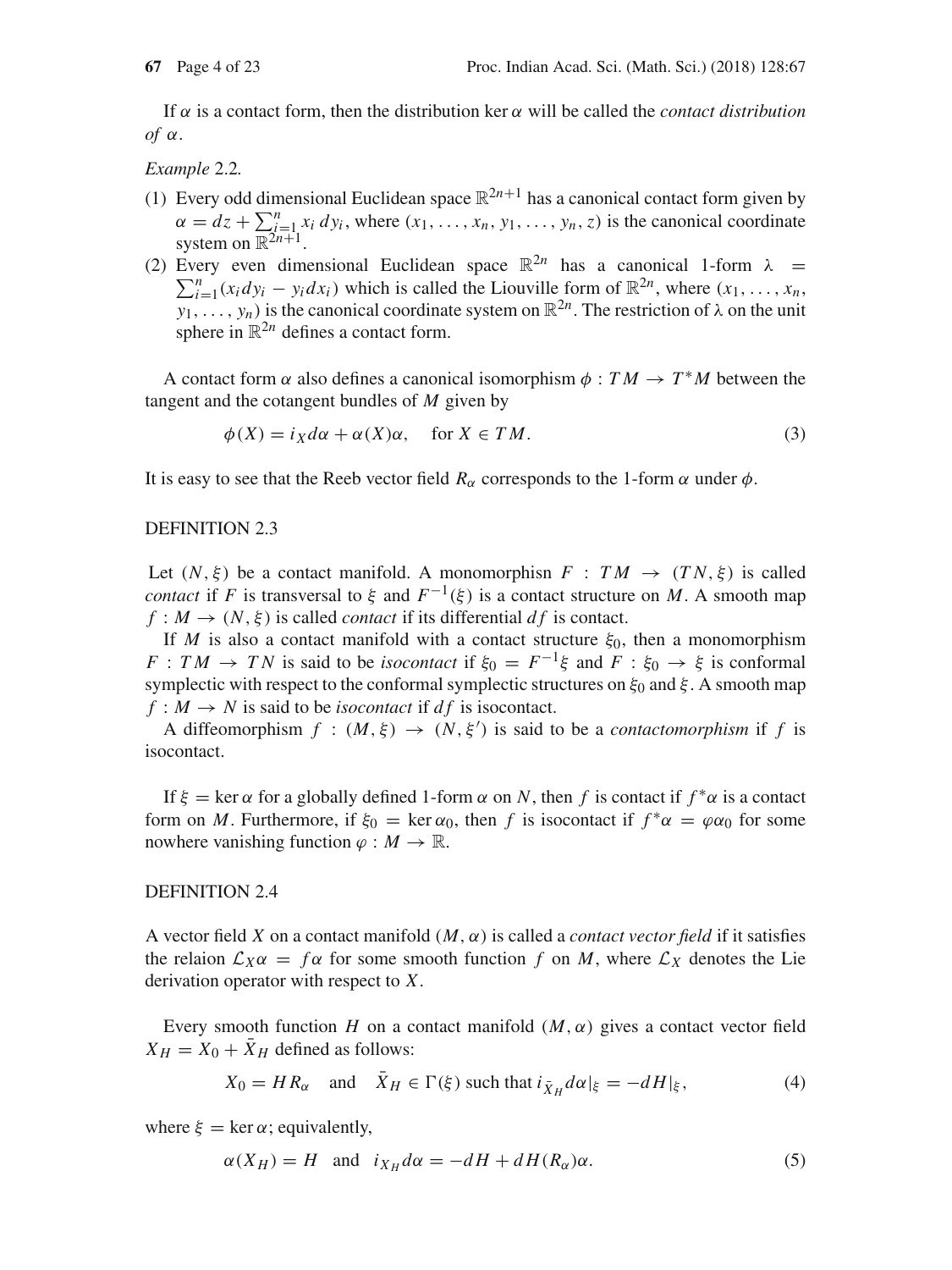The vector field  $X_H$  is called the *contact Hamiltonian vector field* of  $H$ .

If  $\phi_t$  is a local flow of a contact vector field *X*, then

$$
\frac{d}{dt}\phi_t^*\alpha = \phi_t^*(i_X \cdot d\alpha + d(\alpha(X))) = \phi_t^*(f\alpha) = (f \circ \phi_t)\phi_t^*\alpha.
$$

<span id="page-4-1"></span>Therefore,  $\phi_t^* \alpha = \lambda_t \alpha$ , where  $\lambda_t = e^{\int f \circ \phi_t dt}$ . Thus the flow of a contact vector field preserves the contact structure.

**Theorem 2.5 (Gray's stability theorem [\[10\]](#page-22-6)).** *If*  $\xi_t$ ,  $t \in \mathbb{I}$  *is a smooth family of contact structures on a closed manifold M, then there exists an isotopy*  $\psi_t$ ,  $t \in \mathbb{I}$  *of M such that* 

$$
\psi_t:(M,\xi_0)\to (M,\xi_t)
$$

*is isocontact for all*  $t \in \mathbb{I}$ 

*Remark* 2.6*.* Gray's stability theorem is not valid on non-closed manifolds. We shall see an extension of Theorem [2.5](#page-4-1) for such manifolds in Theorem [1.1](#page-0-0) which is one of the main results of this article.

We end this section with the definition of a contact submanifold.

DEFINITION 2.7

A submanifold *N* of a contact manifold  $(M, \xi)$  is said to be a *contact submanifold* if the inclusion map  $i : N \to M$  is a contact map.

*Lemma* 2.8*.* A submanifold N of a contact manifold  $(M, \xi = \ker \alpha)$  is a contact subman*ifold if and only if TN is transversal to*  $\xi|_N$  *and TN*  $\cap \xi|_N$  *is a symplectic subbundle of*  $(\xi, d'\alpha)$ .

### <span id="page-4-0"></span>**3. Equidimensional contact immersions**

We begin with the following simple observation.

*Observation* 3.1*.* Let  $(M, \alpha)$  be a contact manifold. The product manifold  $M \times \mathbb{R}^2$  has a canonical contact form given by  $\tilde{\alpha} = \alpha - y dx$ , where  $(x, y)$  are the coordinate functions on  $\mathbb{R}^2$ . We shall denote the contact structure associated with  $\tilde{\alpha}$  by  $\tilde{\xi}$ . Now suppose that *H* :  $M \times \mathbb{R} \rightarrow \mathbb{R}$  is a smooth function which vanishes on some open set *U*. Define  $\overline{H}: M \times \mathbb{R} \to M \times \mathbb{R}^2$  by  $\overline{H}(u, t) = (u, t, H(u, t))$  for all  $(u, t) \in M \times \mathbb{R}$ . It is easy to note that  $\bar{H}$  is transversal to  $\tilde{\xi}$  on *U*.

## <span id="page-4-2"></span>PROPOSITION 3.2

*Let M be a contact manifold with contact form* α*. Suppose that H is a smooth real-valued function on M*×( $-\varepsilon$ ,  $\varepsilon$ )*with compact support such that its graph*  $\Gamma$  *in M*× $\mathbb{R}^2$  *is transversal to the kernel of*  $\tilde{\alpha} = \alpha - y dx$ . Then there is a diffeomorphism  $\Psi : M \times (-\varepsilon, \varepsilon) \to \Gamma$ *which pulls back*  $\tilde{\alpha}|_{\Gamma}$  *onto*  $f(\alpha \oplus 0)$ *, where* f is a nowhere-vanishing smooth real-valued *function on*  $M \times \mathbb{R}$ *.*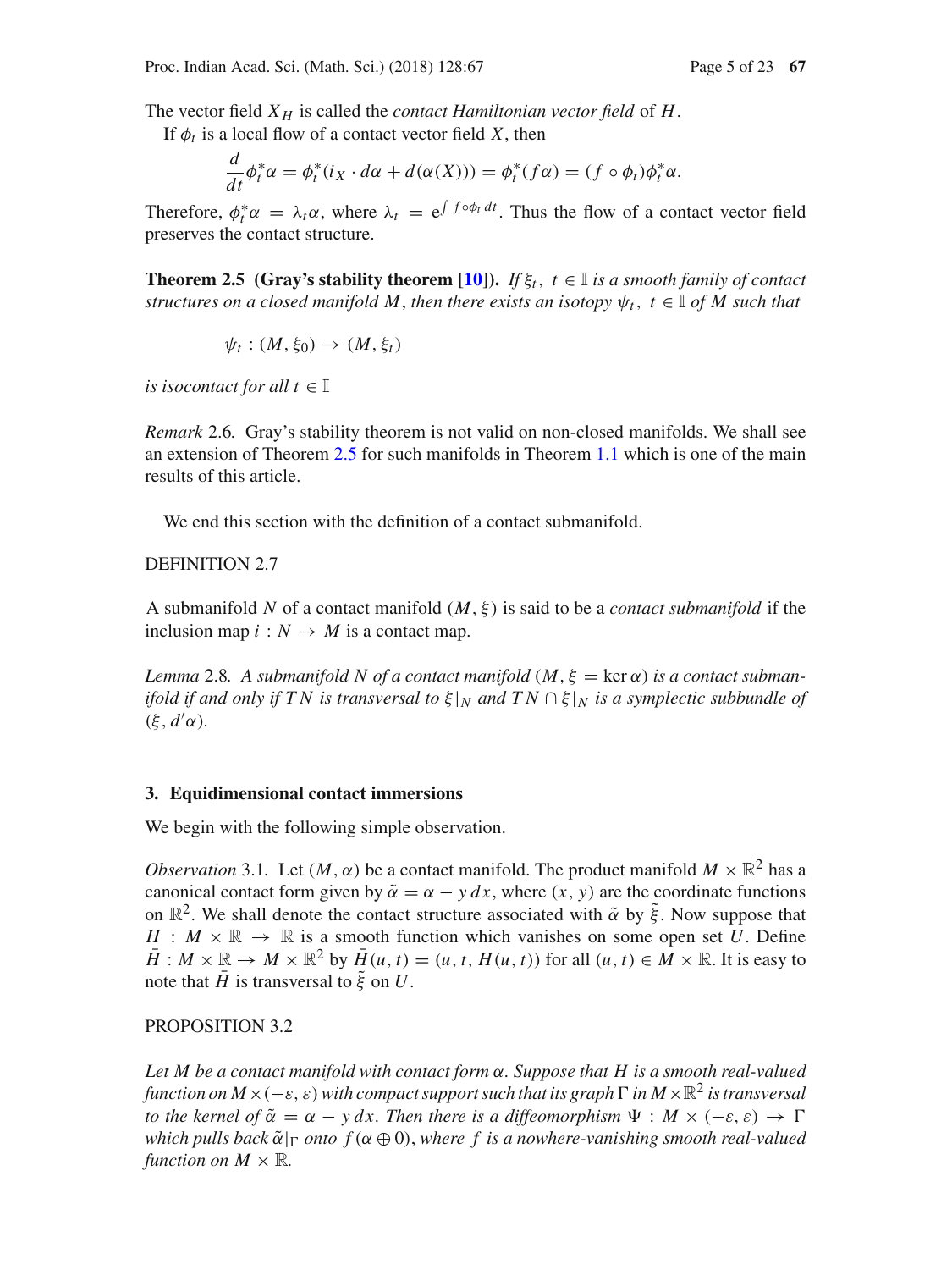*Proof.* Note that if  $\Gamma$  is a codimension 1 submanifold of a contact manifold  $(N, \tilde{\alpha})$  such that the tangent planes of  $\Gamma$  are transversal to  $\tilde{\xi} = \ker \tilde{\alpha}$ , then there is a codimension 1 distribution *D* on  $\Gamma$  given by the intersection of ker  $\tilde{\alpha}|_{\Gamma}$  and *T* $\Gamma$ . Since *D* = ker  $\tilde{\alpha}|_{\Gamma} \cap T\Gamma$ is an odd dimensional distribution,  $d\tilde{\alpha}|_D$  has a 1-dimensional kernel K. The integral curves of *K* are called *characteristics* of  $\Gamma$  [\[1](#page-22-7)].

The main idea in the proof is to get a diffeomorphism  $\Psi : M \times \mathbb{R} \to \Gamma$  which would map the lines  $x \times \mathbb{R}$  onto the characteristics of  $\Gamma$ . The result can be proved by standard methods in the theory of contact fibration. Consider the trivial fibration  $\pi : M \times \mathbb{R} \to \mathbb{R}$ , where  $M \times \mathbb{R}$  is endowed with the nowhere vanishing 1-form  $\hat{\beta} = \tilde{H}^* \tilde{\alpha} = \alpha - H dt$ , since  $\bar{H}$  is transversal to  $\tilde{\xi}$ . Clearly,  $\tilde{\beta} = \alpha - H dt$  restricts to a contact form on  $M \times \{t\}$ for each  $t \in \mathbb{R}$  and hence ker  $\tilde{\beta}$  is transversal to the distribution ker  $d\pi$ . Hence  $\pi$  is a contact fibration with the global 1-form  $\tilde{\beta}$  on  $M \times \mathbb{R}$  [\[15](#page-22-8)]. Therefore, the restriction of  $d\tilde{\beta}$ to ker  $\hat{\beta}$  has 1-dimensional kernel  $\eta$ . Thus, we get a connection  $\eta$  on  $M \times \mathbb{R}$ . If we denote the parallel translations with respect to this connection by maps  $P_t : M \times \{0\} \to M \times \{t\}$ ,  $t \in \mathbb{R}$ , then we have the following:

$$
(\bar{P}_t)^*\alpha = f_t\alpha,
$$

where  $\overline{P}_t : M \to M$  is defined by projecting  $P_t$ . Define a diffeomorphism  $\Phi : M \times \mathbb{R} \to$  $M \times \mathbb{R}$  by

 $\Phi(u, t) = P_t(u)$ , for all  $t \in \mathbb{R}$  and  $u \in M$ .

It is a general fact that Φ preserves ker  $\tilde{\beta}$  ∩ ker *dπ*. Hence,  $Φ^*(\tilde{\beta}|_{M_t}) = f_t (0|\tilde{\beta}|_{M_0}) = f_t α$ . On the other hand, for a fixed  $u \in U$ ,  $P_t(u, 0)$  is an integral curve of  $\eta$  so that  $\Phi(\frac{\partial}{\partial t}) \in \eta$ . Hence it follows that ker  $\Phi^* \tilde{\beta} = p^* \xi \oplus \mathbb{R}$ , where  $p : M \times \mathbb{R} \to M$  is the projection map onto the first factor. Consequently,  $(H \circ \Phi)^* \tilde{\alpha} = f(\alpha \oplus 0)$ . Hence  $\Psi = H \circ \Phi$  is the desired map.  $\Box$ 

<span id="page-5-1"></span>*Remark* 3.3. If there exists an open subset  $\tilde{U}$  of *M* such that *H* vanishes on  $\tilde{U} \times (-\varepsilon, \varepsilon)$ then  $\beta$  equals  $p^*\alpha$  and therefore,  $\eta$  is tangent to the lines  $x \times \mathbb{R}$ . Hence,  $\Phi$  fixes the points of  $\tilde{U} \times (-\varepsilon, \varepsilon)$ .

We shall now recall a result from [\[5\]](#page-22-0) which will reduce Theorem [1.1](#page-0-0) to the special case in which the contact forms  $\alpha_t$  are piecewise primitive. In fact, we shall require the parametric form of this result which we state below in Lemma [3.4.](#page-5-0)

<span id="page-5-0"></span>*Lemma* 3.4*.* Let  $\alpha_t$ ,  $t \in [0, 1]$  be a continuous family of contact forms on a compact *manifold M*, *possibly with non-empty boundary. Then for each*  $t \in [0, 1]$ *, there exists a sequence of primitive* 1*-forms*  $\beta_t^l = r_t^l ds_t^l$ ,  $l = 1, ..., N$  such that

- (1)  $\alpha_t = \alpha_0 + \sum_{1}^{N} \beta_t^l$  *for all t*  $\in [0, 1]$ ,
- (2) *for each*  $j = 0, ..., N$  *the form*  $\alpha_t^{(j)} = \alpha_0 + \sum_{i=1}^{j} \beta_t^i$  *is contact*,
- (3) *for each j* = 1, ..., *N the functions*  $r_t^j$  *and*  $s_t^j$  *are compactly supported and supports are contained in a coordinate neighbourhood.*

*Furthermore, the forms*  $\beta_t^l$  *depends continuously on t.* 

*If*  $\alpha_t = \alpha_0$  *on an open neighbourhood of a compact subset*  $V_0$  *contained in the interior of*  $M$ , then the functions  $r_t^l$  and  $s_t^l$  can be chosen to be equal to zero on some open *neighbourhood of V*0*.*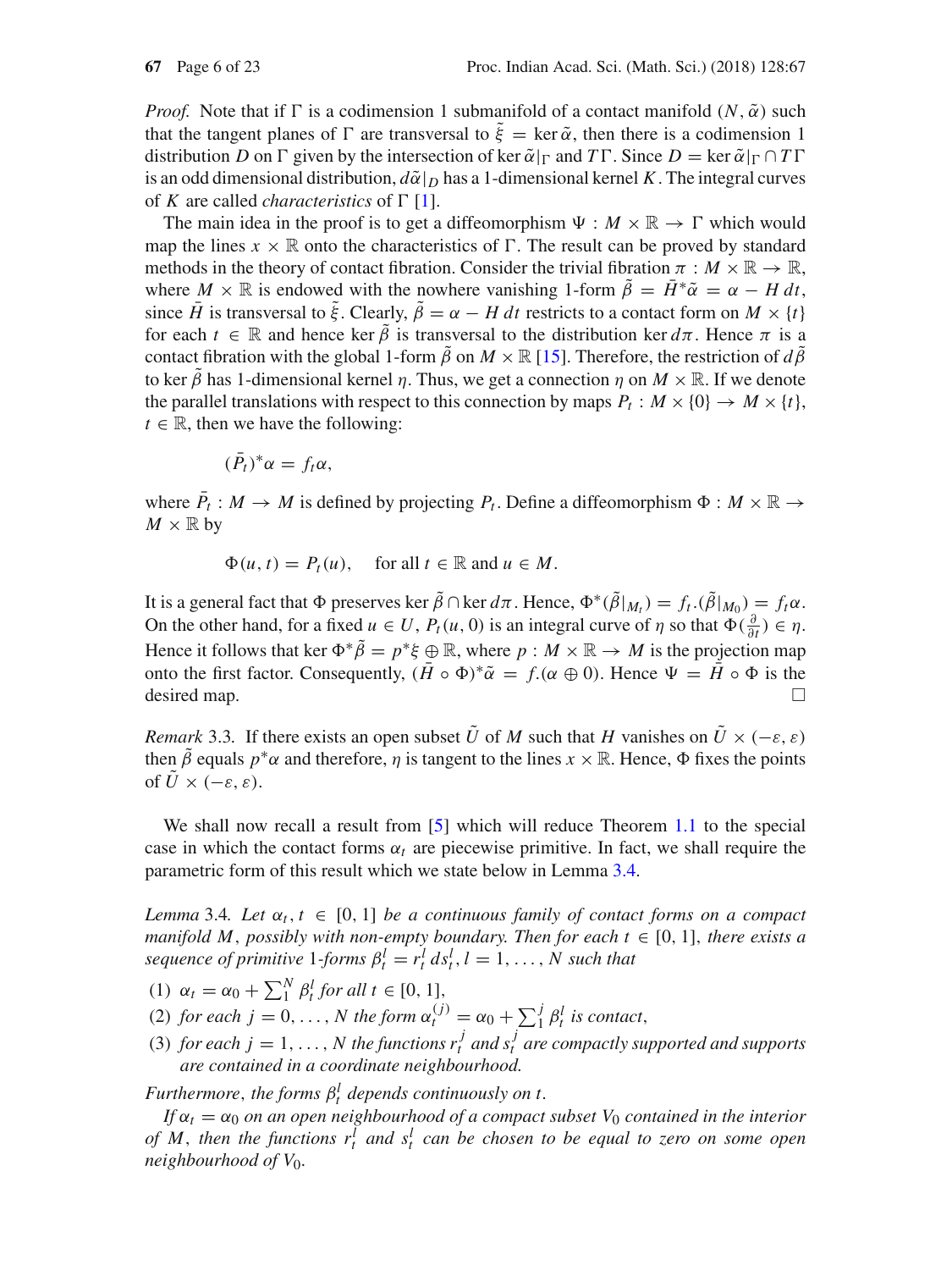

**Figure 1.**

*Proof of Theorem* [1.1.](#page-0-0) In view of Lemma [3.4,](#page-5-0) it is enough to prove the theorem for a family of contact forms  $\alpha_t$ ,  $t \in [0, 1]$ , satisfying

$$
\alpha_t = \alpha_0 + r_t ds_t
$$

for some smooth real-valued functions *rt*,*st* which are (compactly) supported in an open set *U* of *M*. We shall first show that  $f_0$  :  $(M, \xi_0) \rightarrow (N, \xi)$  can be homotoped to an isocontact immersion  $f_1 : (M, \xi_1) \to (N, \tilde{\xi})$  which will give a non-parametric version of the stated result.

For simplicity of notation, we write  $(r, s)$  for  $(r_1, s_1)$  and define a smooth embedding  $\varphi: U \to U \times \mathbb{R}^2$  by

$$
\varphi(u) = (u, s(u), -r(u)) \text{ for } u \in U.
$$

Since *r*, *s* are compactly supported,  $\varphi(u) = (u, 0, 0)$  for all  $u \in \text{Op}(\partial U)$  and there exist positive constants  $\varepsilon_1$  and  $\varepsilon_2$  such that Im *f* is contained in  $U \times I_{\varepsilon_1} \times I_{\varepsilon_2}$ , where  $I_{\varepsilon}$  denotes the open interval  $(-\varepsilon, \varepsilon)$  for  $\varepsilon > 0$ . Clearly,  $\varphi^*(\alpha_0 - y \, dx) = \alpha_0 + r \, ds$  and so

<span id="page-6-0"></span>
$$
\varphi: (U, \xi_1) \to (U \times \mathbb{R}^2, \ker(\alpha_0 - y \, dx)) \tag{6}
$$

is an isocontact embedding. The image of  $\varphi$  is the graph of a smooth function  $k = (s, -r)$ :  $U \rightarrow I_{\epsilon_1} \times I_{\epsilon_2}$  which is compactly supported with support contained in the interior of *U*. Further note that  $\pi(\varphi(U))$  is the graph of *s* and hence a submanifold of  $U \times I_{\varepsilon_1}$ . Now let  $\pi : U \times I_{\varepsilon_1} \times I_{\varepsilon_2} \to U \times I_{\varepsilon_1}$  be the projection onto the first two coordinates. Since Im $\varphi$  is the graph of  $k$ ,  $\pi|_{\text{Im}\varphi}$  is an embedding onto the set  $\pi(\varphi(U))$  which is the graph of *s*. Now observe that Im $\varphi$  can also be viewed as the graph of a smooth function, namely  $h : \pi(\varphi(U)) \to I_{\varepsilon2}$  defined by  $h(u, s(u)) = -r(u)$ . It is easy to see that *h* is compactly supported.

In figure [1,](#page-6-0) the bigger rectangle represents the set  $U \times I_{\epsilon_1}$  and the central dotted line represents  $U \times 0$ . The curve within the rectangle stands for the domain of h, which is also the graph of *s*. We can now extend *h* to a compactly supported function  $H: U \times I_{\varepsilon_1} \to I_{\varepsilon_2}$ (see [\[24\]](#page-22-9)) which vanishes on the shaded region and is such that its graph is transversal to  $\ker(\alpha_0 - y \, dx)$ . Indeed, since  $\varphi$  is an isocontact embedding, it is transversal to ker( $\alpha_0$  – *y dx*) and hence graph *H* is transversal to ker( $\alpha_0 - y dx$ ) on an open neighbourhood of  $\pi(\varphi(U))$  for any extension *H* of *h*. Since transversality is a generic property, we can assume (possibly after a small perturbation) that graph of *H* is transversal to ker( $\alpha_0 - y dx$ ).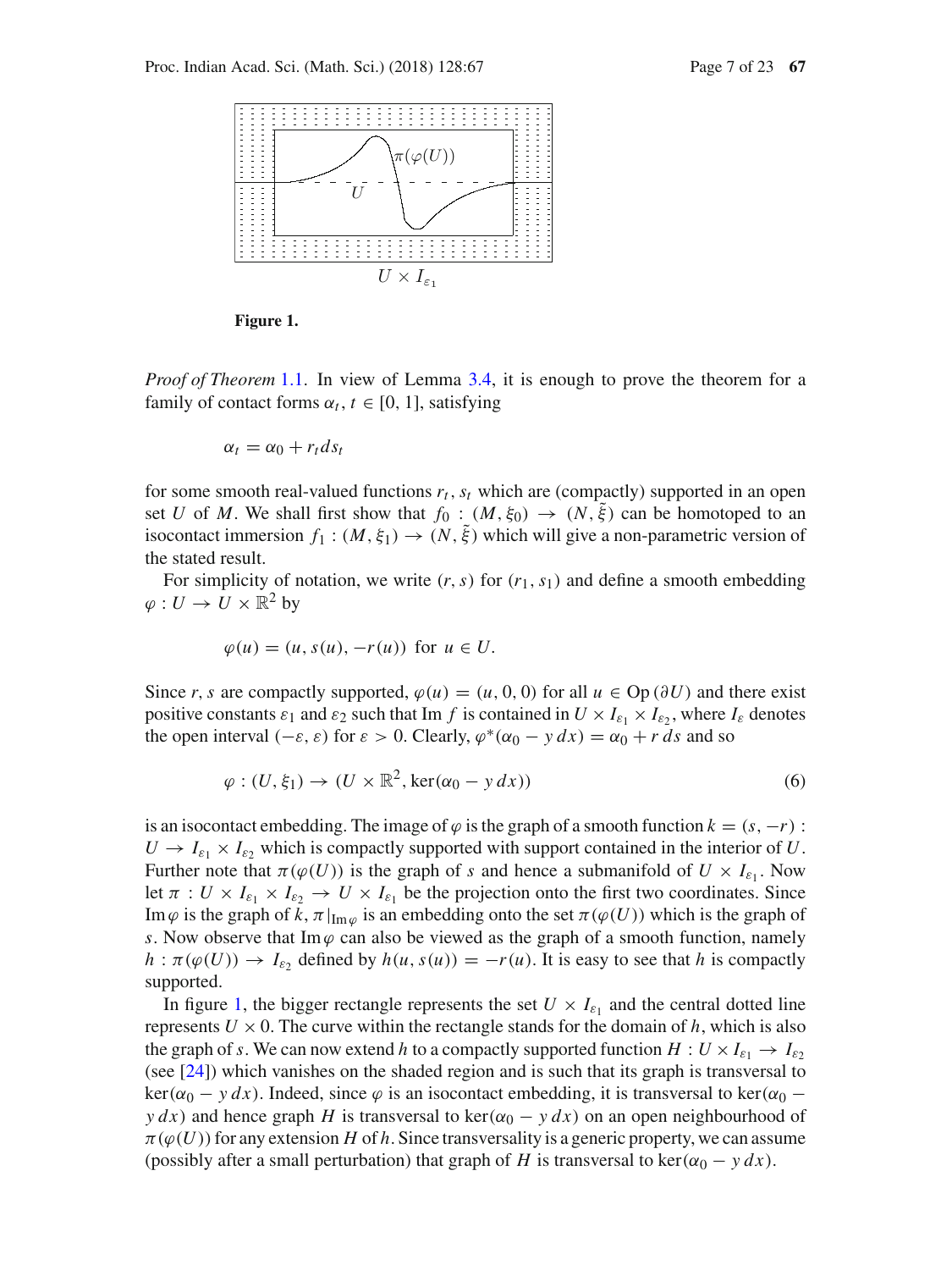Let  $\Gamma$  be the graph of *H*; then the image of  $\varphi$  is contained in  $\Gamma$ . By Lemma [3.2,](#page-4-2) there exists a diffeomorphism  $\Phi : \Gamma \to U \times I_{\varepsilon_1}$  with the property that

<span id="page-7-0"></span>
$$
\Phi^*(\ker(\alpha_0 \oplus 0)) = \ker((\alpha_0 - y \, dx)|_{\Gamma}).\tag{7}
$$

Next, we use  $f_0$  to define an immersion  $F_0: U \times \mathbb{R} \to N \times \mathbb{R}$  as follows:

$$
F_0(u, x) = (f_0(u), x) \text{ for all } u \in U \text{ and } x \in \mathbb{R}.
$$

It is straightforward to see that

- $F_0(u, 0) \in N \times 0$  for all  $u \in U$  and
- $F_0^*(\eta \oplus 0)$  is a multiple of  $\alpha_0 \oplus 0$  by a nowhere vanishing function on  $M \times \mathbb{R}$ .

Therefore, the following composition is defined:

$$
U \stackrel{\varphi}{\longrightarrow} \Gamma \stackrel{\Phi}{\longrightarrow} U \times I_{\varepsilon_1} \stackrel{F_0}{\longrightarrow} N \times \mathbb{R} \stackrel{\pi_N}{\longrightarrow} N,
$$

where  $\pi_N$ :  $N \times \mathbb{R} \to N$  is the projection onto *N*. Observe that  $\pi_N^* \eta = \eta \oplus 0$  and therefore, it follows from equations [\(6\)](#page-6-0) and [\(7\)](#page-7-0) that the composition map  $f_1 = \pi N F_0 \Phi \varphi$ :  $(U, \xi_1) \rightarrow (N, \tilde{\xi})$  is isocontact. Such a map is necessarily an immersion.

Let *K* = (supp*r* ∪ supp*s*). Take a compact set  $K_1$  in *U* such that  $K ⊂ \text{Int } K_1$ , and let  $\hat{U} = U \setminus K_1$ . If  $u \in \hat{U}$ , then  $\varphi(u) = (u, 0, 0)$ . This gives  $h(u, 0) = 0$  for all  $u \in \hat{U}$ . We can choose *H* such that  $H(u, t) = 0$  for all  $(u, t) \in \tilde{U} \times I_{\varepsilon_1}$ . Then by Remark [3.3,](#page-5-1)  $\Phi(u, 0, 0) = (u, 0)$  for all  $u \in U$ . Consequently,

$$
f_1(u) = \pi_N F_0 \Phi \varphi(u) = \pi_N F_0(u, 0) = \pi_N (f_0(u), 0) = f_0(u) \text{ for all } u \in U.
$$

In other words,  $f_1$  coincides with  $f_0$  outside an open neighbourhood of  $K$ .

Now, if we have a continuous family of contact forms  $\alpha_t$  as in equation (3), then define

$$
\varphi_t(u)=(u,s_t(u),-r_t(u)) \text{ for } u\in U.
$$

Since each  $\varphi_t$  has compact support, it follows that  $\bigcup_{t\in[0,1]}\varphi_t(U)$  is a compact subset of  $U \times \mathbb{R}^2$  and therefore, there exist positive constants  $\varepsilon_1$  and  $\varepsilon_2$  such that  $\varphi_t(U) \subset U \times I_{\varepsilon_1} \times I_{\varepsilon_2}$ for all  $t \in [0, 1]$ . Proceeding exactly as before, we get a continuous family of smooth functions  $H_t$  such that their graphs  $\Gamma_t$  are transversal to ker( $\alpha_0 - y dx$ ). By applying Proposition [3.2,](#page-4-2) we then get a continuous family of homeomorphisms  $\Phi_t : \Gamma_t \to U \times I_{\epsilon_1}$ which pull back ker( $\alpha_0 \oplus 0$ ) onto ker( $\alpha_0 - y dx$ )| $\Gamma_t$ . The desired homotopy  $f_t$  is then defined by  $f_t = \pi_N F_0 \Phi_t \varphi_t$ . This completes the proof of the theorem.

<span id="page-7-1"></span>We shall now deduce from the above theorem, the existence of isocontact immersions of an open manifold *M* into itself which compress the manifold *M* into an arbitrary small neighbourhoods of its 'core'. It is known that an open manifold admits a Morse function *f* without a local maxima. The codimension of the Morse complex of such a function is, therefore, strictly positive [\[16](#page-22-10)[,17](#page-22-11)]. The gradient flow of *f* brings the manifold into an arbitrary small neighbourhood of the Morse complex. In fact, one can get a polyhedron  $K \subset M$  such that codim  $K > 0$ , and an isotopy  $\phi_t : M \to M$ ,  $t \in [0, 1]$  which fixes *K* pointwise and where  $\phi_1$  takes *M* into an arbitrarily small neighborhood *U* of *K*. The polyhedron *K* is called a *core* of *M*.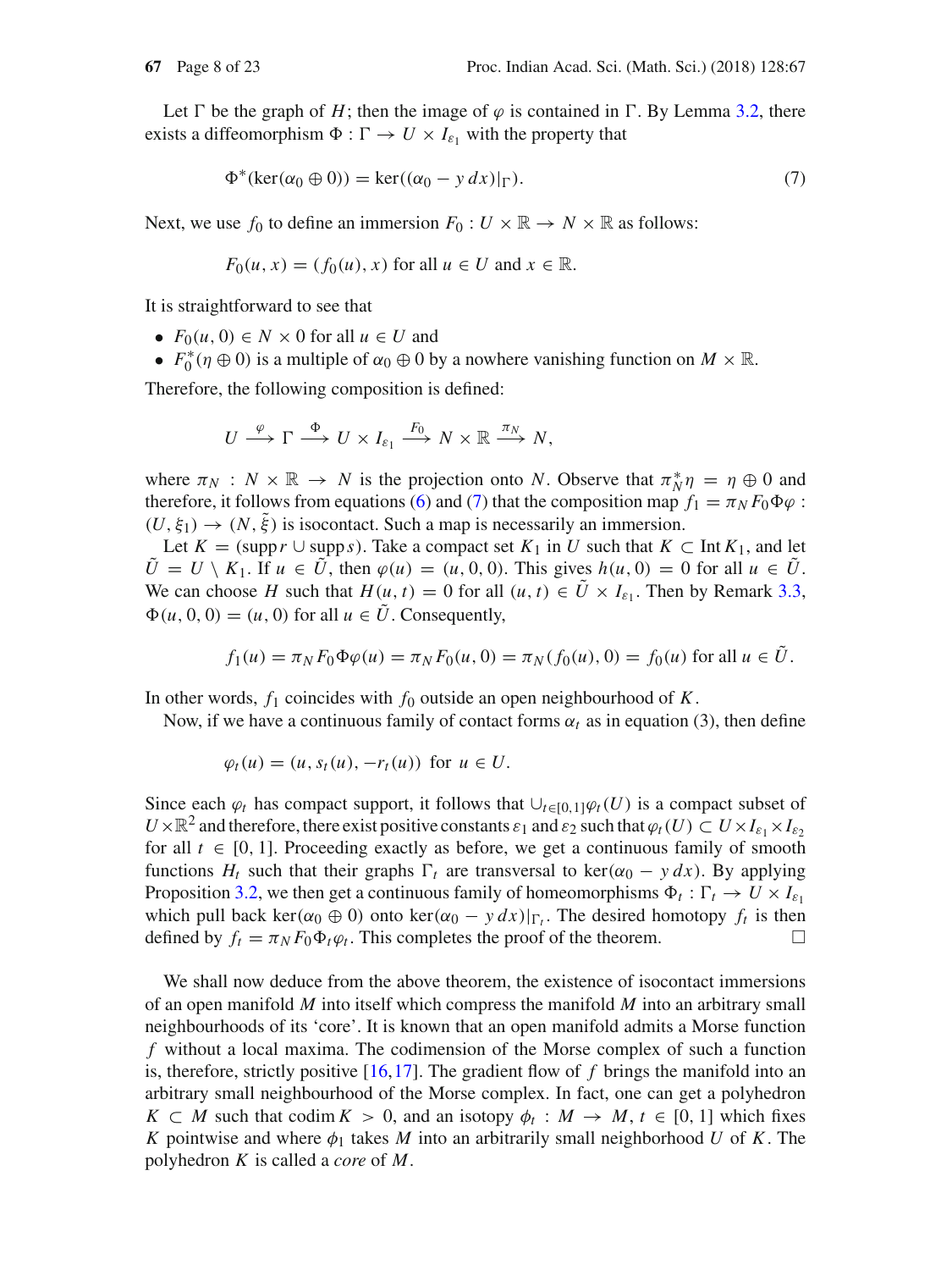## COROLLARY 3.5

*Let*  $(M, \xi = \ker \alpha)$  *be an open contact manifold and let* K *be a core of it. Then for a given neighbourhood U of K in M there exists a homotopy of isocontact immersions*  $f_t : (M, \xi) \to (M, \xi), t \in [0, 1]$  *such that*  $f_0 = id_M$  *and*  $f_1(M) \subset U$ .

*Proof.* Since *K* is a core of *M*, there is an isotopy  $g_t$  such that  $g_0 = id_M$  and  $g_1(M) \subset U$ . Using  $g_t$ , we can express *M* as  $M = \bigcup_{0}^{\infty} V_i$ , where  $V_0$  is a compact neighbourhood of *K* in *U* and  $V_{i+1}$  is diffeomorphic to  $V_i \cup (\partial V_i \times [0, 1])$  so that  $V_i \subset \text{Int}(V_{i+1})$  and  $V_{i+1}$  deformation retracts onto  $V_i$ . If *M* is a manifold with boundary then this sequence is finite. We shall inductively construct a homotopy of immersions  $f_t^i : M \to M$  with the following properties:

(1)  $f_0^i = id_M$ (2)  $f_1^i(M) \subset U$ (3)  $f_t^i = f_t^{i-1}$  on  $V_{i-1}$ (3)  $(f_t^i)^* \xi = \xi$  on  $V_i$ .

Assuming the existence of  $f_t^i$ , let  $\xi_t = (f_t^i)^*(\xi)$  (so that  $\xi_0 = \xi$  and consider a 2-parameter family of contact structures defined by  $\eta_{t,s} = \xi_{t(1-s)}$ . Then for all  $t, s \in \mathbb{I}$ , we have

$$
\eta_{t,0} = \xi_t, \quad \eta_{t,1} = \xi_0 = \xi \text{ and } \eta_{0,s} = \xi.
$$

The parametric version of Theorem [1.1](#page-0-0) gives a homotopy of immersions  $f_{t,s}: V_{i+2} \to M$ ,  $(t, s) \in \mathbb{I} \times \mathbb{I}$ , satisfying the following conditions:

(1)  $\bar{f}_{t,0}, \bar{f}_{0,s} : V_{i+2} \hookrightarrow M$  are the inclusion maps (2)  $(f_t, s)^* \xi_t = η_t, s$ ; in particular,  $(f_t, 1)^* \xi_t = ξ$ (3)  $f_{t,s} = id$  on  $V_i$  since  $\eta_{t,s} = \xi_0$  on  $V_i$ .

We now extend the homotopy  $\{\tilde{f}_{t,s}|_{V_{i+1}}\}$  to all of *M* as immersions such that  $\tilde{f}_{0,s} = id_M$ for all *s*. By an abuse of notation, we denote the extended homotopy by the same symbol. Define the next level homotopy as follows:

$$
f_t^{i+1} = f_t^i \circ \tilde{f}_{t,1} \quad \text{for } t \in [0, 1].
$$

This completes the induction step since  $(f_t^{i+1})^*(\xi) = (\tilde{f}_{t,1})^* \xi_t = \xi$  on  $V_{i+2}$  for all *t*, and  $f_t^{i+1}|_{V_i} = f_t^i|_{V_i}$ . To start the induction we use the isotopy  $g_t$  and let  $\xi_t = g_t^* \xi$ . Note that  $\xi_t$  is a family of contact structures on *M* defined by contact forms  $g_t^* \alpha$ . For starting the induction, we construct  $f_t^0$  as above by setting  $V_{-1} = \emptyset$ .

Having constructed the family of homotopies  $\{f_t^i\}$  as above, we set  $f_t = \lim_{i \to \infty} f_t^i$ which is the desired homotopy of isocontact immersions.

## <span id="page-8-0"></span>**4. An** *h***-principle for open relations on open contact manifolds**

We shall first briefly review some basic definitions and results from the theory of *h*principle. For further details we refer to [\[11\]](#page-22-2) and [\[5](#page-22-0)]. Suppose that *M* and *N* are smooth manifolds. Let  $J^r(M, N)$  be the space of *r*-jets of germs of local maps from *M* to *N* [\[9](#page-22-12)]. The canonical map  $p^{(r)}$  :  $J^r(M, N) \to M$  which takes a jet  $j_f^r(x)$  onto the base point *x*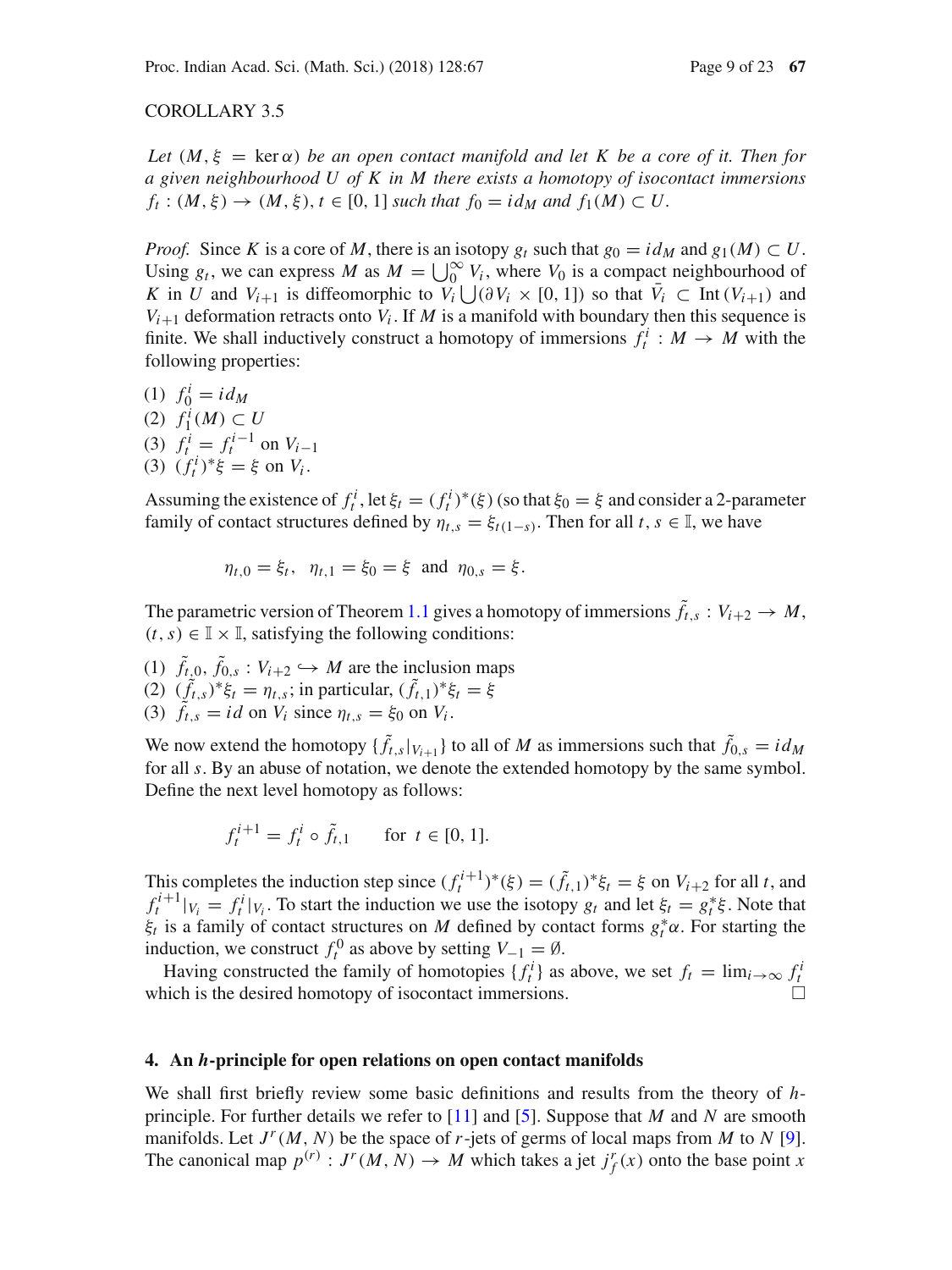is a fibration. We shall refer to  $J^r(M, N)$  as the *r*-jet bundle over M. A continuous map  $\sigma : M \to J^r(M, N)$  is said to be a *section* of the jet bundle  $p^{(r)} : J^r(M, N) \to M$  if  $p^{(r)} \circ \sigma = id_M$ . A section of  $p^{(r)}$  which is the *r*-jet of some map  $f : M \to N$  is called a *holonomic* section of the jet bundle.

A subset  $\mathcal{R} \subset J^r(M, N)$  of the *r*-jet space is called a *partial differential relation of order r* (or simply a *relation*). If  $R$  is an open subset of the jet space, then we call it an *open relation.* A *C*<sup>*r*</sup> map  $f : M \to N$  is said to be a *solution* of  $R$  if the image of its *r*-jet extension  $j_f^r : M \to J^r(M, N)$  lies in  $\mathcal{R}$ .

We denote by  $\Gamma(\mathcal{R})$  the space of continuous sections of the bundle  $J^r(M, N) \to N$ having images in  $\mathcal{R}$ . The space of  $C^{\infty}$  solutions of  $\mathcal{R}$  is denoted by Sol( $\mathcal{R}$ ). If Sol( $\mathcal{R}$ ) and  $\Gamma(R)$  are endowed with the  $C^{\infty}$ -compact open topology and the  $C^0$ -compact open topology respectively, then the *r*-jet map

$$
j^r:\mathrm{Sol}(\mathcal{R})\to\Gamma(\mathcal{R})
$$

taking an  $f \in Sol(\mathcal{R})$  onto the holonomic section  $j_f^r$  is a continuous map which is clearly one to one. Therefore, we can identify Sol(*R*) with the space of holonomic sections of *R*.

## DEFINITION 4.1

A differential relation  $\mathcal R$  is said to satisfy the *h-principle* if every element  $\sigma_0 \in \Gamma(\mathcal R)$ admits a homotopy  $\sigma_t \in \Gamma(\mathcal{R})$  such that  $\sigma_1$  is holonomic.

The relation *R* satisfies the *parametric h-principle* if the *r*-jet map  $j^r : Sol(\mathcal{R}) \to \Gamma(\mathcal{R})$ is a weak homotopy equivalence.

We shall often talk about (parametric) *h*-principle for certain function spaces without referring to the relations of which they are solutions.

*Remark* 4.2. The space  $\Gamma(\mathcal{R})$  is referred as the space of formal solutions of  $\mathcal{R}$ . Finding a formal solution is a purely (algebraic) topological problem which can be addressed with the obstruction theory. Finding a solution of *R* is, on the other hand, a differential topological problem. Thus, the *h*-principle reduces a differential topological problem to a problem in algebraic topology.

Next we define the notion of local *h*-principle near a subset *K* of *M*.

### DEFINITION 4.3

Let *K* be a subset of *M*. We shall say that a relation *R* satisfies the *h-principle near K* if given an open set *U* containing *K* and a section  $F: U \to \mathcal{R}|_U$ , there exists an open set *U* ⊂ *U* containing *K* such that  $F|_{\tilde{U}}$  is homotopic to a holonomic section  $F: U \to \mathcal{R}$  in  $\Gamma(\mathcal{R})$ .

The above *h*-principle will also be referred as an *h*-principle on Op *K*. If *K* is a subset of *M* then by Op *K* we shall mean an unspecified open set in *M* containing *K*. The set  $C^k$  (Op *K*, *N*) will denote the set of all  $C^k$  functions which are defined on some open neighbourhood of *K*.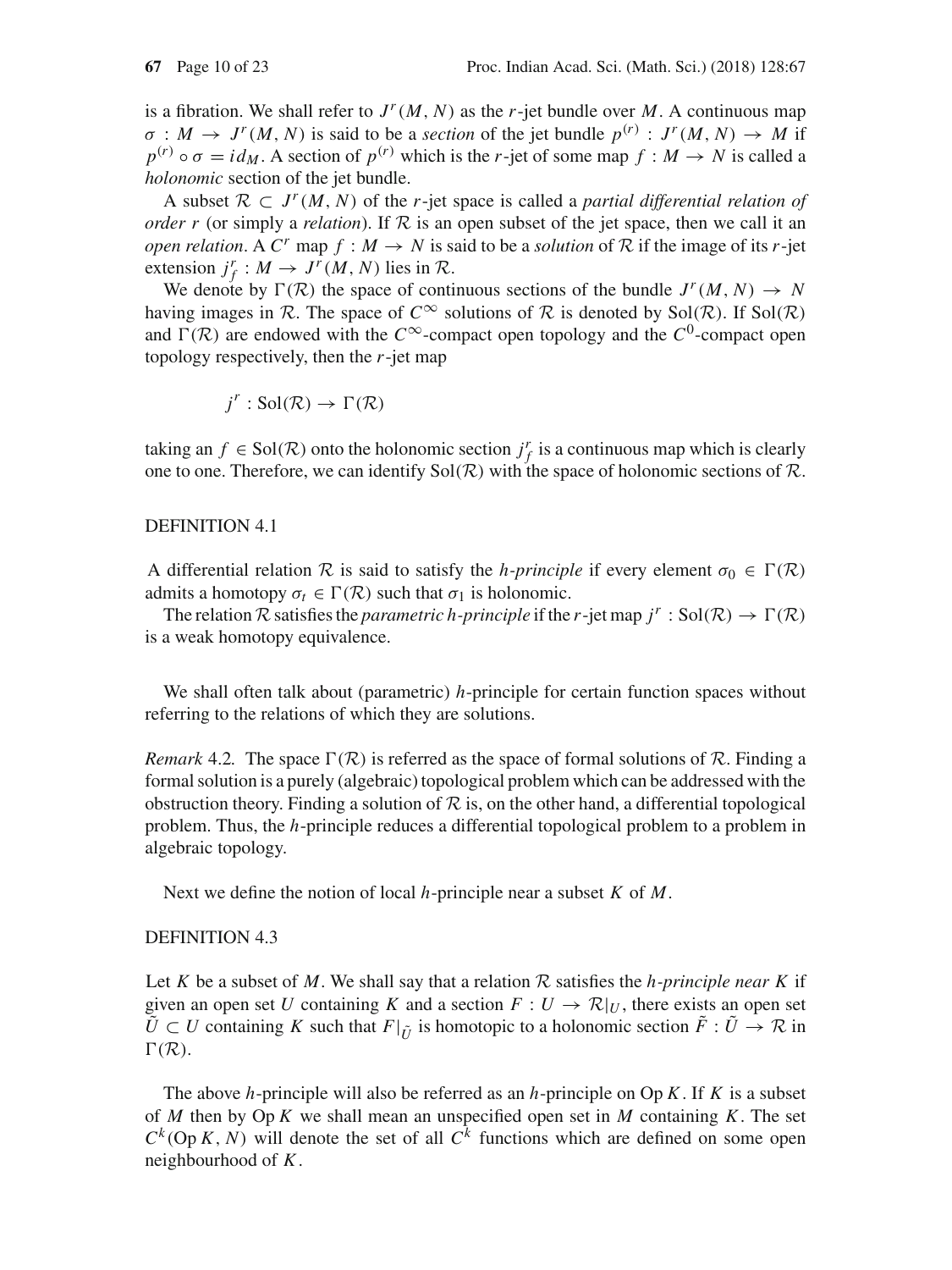## DEFINITION 4.4

A function  $F: Z \to C^k(\text{Op } K, N)$  defined on any topological space *Z* will be called '*continuous*' if there exists an open set U containing K such that each  $F(z)$  has an extension  $\tilde{F}(z)$  which is defined on *U* and  $z \mapsto \tilde{F}(z)$  is continuous with respect to the  $C^k$ -compact open topology on the function space. A relation *R* is said to satisfy the *parametric hprinciple near* K if  $j^r$  : Sol $(\mathcal{R}|_{\text{Op }K}) \to \Gamma(\mathcal{R}|_{\text{Op }K})$  is a weak homotopy equivalence.

Let Diff(*M*) be the pseudogroup of local diffeomorphisms of *M* [\[7](#page-22-13)]. There is a natural (contravariant) action of Diff(*M*) on  $J^r(M, N)$  given by  $\sigma \alpha := j^r_{f \circ \sigma}(x)$ , where  $\sigma$  is a level difference of *M* defined a set of *M* defined a set of *d* and *f* is a set of *d* and *f* is a set of *d* and *f* is a local diffeomorphism of *M* defined near  $x \in M$  and f is a representative of the r-jet  $\alpha$  at σ (*x*). Let *D* be a subgroup of Diff(*M*). A differential relation *R* is said to be *D-invariant* if the following condition is satisfied:

For every  $\alpha \in \mathcal{R}$  and  $\sigma \in \mathcal{D}$ , the element  $\sigma.\alpha$  belongs to  $\mathcal{R}$  provided it is defined.

We shall denote the element  $\sigma.\alpha$  by the notation  $\sigma^*\alpha$ .

The following result, due to Gromov, is the first general result in the theory of *h*-principle.

**Theorem 4.5.** *Every open*, Diff(*M*) *invariant relation R on an open manifold M satisfies the parametric h-principle.*

The above *h*-principle can be established in two steps. In the first place, one proves the local *h*-principle near the core *K* of *M* and then lifts the *h*-principle to *M* by a contracting diffeotopy.

If a relation is invariant under the action of a smaller pseudogroup of diffeomorphism, say  $D$ , then the *h*-principle can still hold if  $D$  has some additional properties.

## DEFINITION 4.6 [\[11](#page-22-2)]

Let  $M_0$  be a submanifold of  $M$  of positive codimension and let  $D$  be a pseudogroup of local diffeomorphisms of *M*. We say that  $M_0$  *is sharply movable* by  $D$ , if given any hypersurface *S* in an open set *U* in  $M_0$  and any  $\varepsilon > 0$ , there is an isotopy  $\delta_t$ ,  $t \in \mathbb{I}$ , in  $\mathcal{D}$  and a positive real number  $r$  such that the following conditions hold:

- (i)  $\delta_0|_{U} = id_{U}$ ,
- (ii)  $\delta_t$  fixes all points outside the *ε*-neighbourhood of *S*,
- (iii) dist( $\delta_1(x)$ ,  $M_0$ ) > *r* for all  $x \in S$ ,

where 'dist' denotes the distance with respect to any fixed metric on *M*.

The diffeotopy  $\delta_t$  will be referred as a *sharply moving diffeotopy*. A pseudogroup D is said to have the *sharply moving property* if every submanifold  $M_0$  of positive codimension is sharply movable by *D*. Eliashberg and Mishachev [\[5](#page-22-0)] have replaced sharply moving diffeotopies by capacious subgroup of diffeomorphism.

<span id="page-10-0"></span>Recall now the following local *h*-principle result due to Gromov [\[11\]](#page-22-2); also see [\[5](#page-22-0)].

**Theorem 4.7.** Let  $\mathcal{R} \subset J^r(M, N)$  be an open relation which is invariant under the action *of a pseudogroup D. If D sharply moves a submanifold M*<sup>0</sup> *in M of positive codimension*, *then the parametric h-principle holds for*  $R$  *on*  $Op(M_0)$ *.*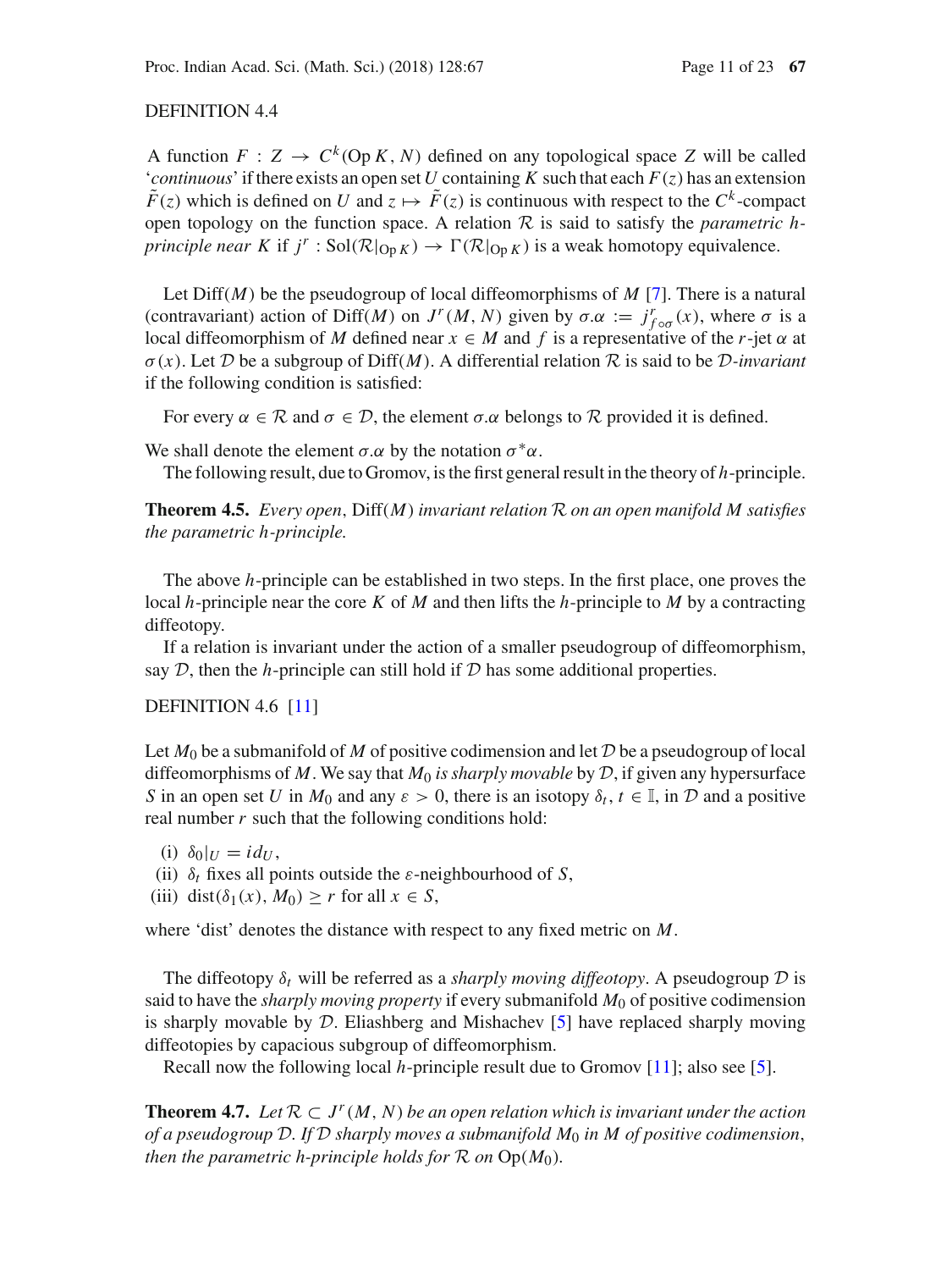*Remark* 4.8*.* We remark here that the theory of *h*-principle extends to a more general situation, namely for sections of an arbitrary fibration. If  $X \to M$  be a fibration, then we shall denote the  $r$ -jet space of sections of  $X$  by  $X^{(r)}$ . For the sake of simplicity, we have restricted ourselves in the above discussion to the case of smooth maps between manifolds. However, we shall consider a general relation in Example [5.8.](#page-16-0)

*Proof of Theorem* [1.3.](#page-1-1) Theorem [1.3](#page-1-1) now follows by a direct application of Theorem [4.7](#page-10-0) together with Corollary [3.5.](#page-7-1) It is known that the group  $D$  consisting of (compactly supported) contact diffeomorphisms of *M* has the sharply moving property [\[5\]](#page-22-0). To see this, let *M*<sup>0</sup> be a submanifold of *M* of positive codimension. Take a closed hypersurface *S* in *M*<sup>0</sup> and an open set *U* ⊂ *M* containing *S*. We take a vector field *X* along *S* which is transversal to  $M_0$ . Let  $H : M \to \mathbb{R}$  be a smooth function such that

$$
\alpha(X) = H
$$
,  $i_X d\alpha|_{\xi} = -dH|_{\xi}$ , at points of S.

The contact-Hamiltonian vector field  $X_H$  is clearly transversal to  $M_0$  at points of *S*. As transversality is a stable property and *U* is small, we can assume that  $X_H$   $\pitchfork U$ . Now consider the initial value problem

<span id="page-11-0"></span>
$$
\frac{d}{dt}\delta_t(x) = X_H(\delta_t(x)), \ \ \delta_0(x) = x. \tag{8}
$$

The solution to this problem exists for small time *t*, say for  $t \in [0, \bar{\varepsilon}]$ , for all *x* lying in some small enough neighbourhood of *S*. Moreover, since  $X_H$  is transversal to *S*, there would exist a positive real number  $\varepsilon$  such that the integral curves  $\delta_t(x)$  for  $x \in S$  do not meet  $M_0$  during the time interval  $(0, \varepsilon)$ . Let

$$
S_{\varepsilon}=\cup_{t\in[0,\varepsilon/2]}\delta_t(S).
$$

Take a smooth function  $\varphi$  which is identically equal to 1 on a small neighbourhood of *S*<sub>ε</sub> and supp $\varphi \subset \bigcup_{t \in [0,\varepsilon)} \delta_t(S)$ . We now replace  $X_H$  in the initial value problem [\(8\)](#page-11-0) by  $X_{\varphi H}$ . Since  $X_{\varphi H}$  is compactly supported, the flow of  $X_{\varphi H}$ , say  $\delta_t$ , is defined for all time *t*. Because of the choice of  $\varphi$ , the integral curves  $\delta_t(x_0)$ ,  $x_0 \in M_0$ , cannot come back to  $M_0$  for  $t > 0$ . Hence, we have the following:

- $\bullet$   $\delta_0|_U = id_U$
- $\delta_t = id$  outside a small neighbourhood of  $S_{\varepsilon}$
- dist( $\delta_1(x)$ ,  $M_0$ ) > *r* for all  $x \in S$  and for some  $r > 0$ .

This proves that *D* sharply moves any submanifold of *M* of positive codimension.

In fact, if *K* is a core of *M*, then *D* would also sharply move *K*. Since the relation  $R$  is open and invariant under the action of  $D$ , we can apply Theorem [4.7](#page-10-0) to conclude that  $R$ satisfies the parametric *h*-principle near *K*. Finally, to conclude the parametric *h*-principle for  $R$ , we appeal to Corollary [3.5](#page-7-1) which guarantees a homotopy of isocontact immersions  $g_t$  :  $(M, \xi) \rightarrow (M, \xi)$  satisfying  $g_0 = id_M$  and  $g_1(M) \subset U$ , where *U* is any open neighbourhood of *K*. The argument for lifting of the local *h*-principle near *K* to a global one with the help of  $g_t$ ,  $t \in [0, 1]$  is the same as that in the smooth case and so we omit the details of it. the details of it.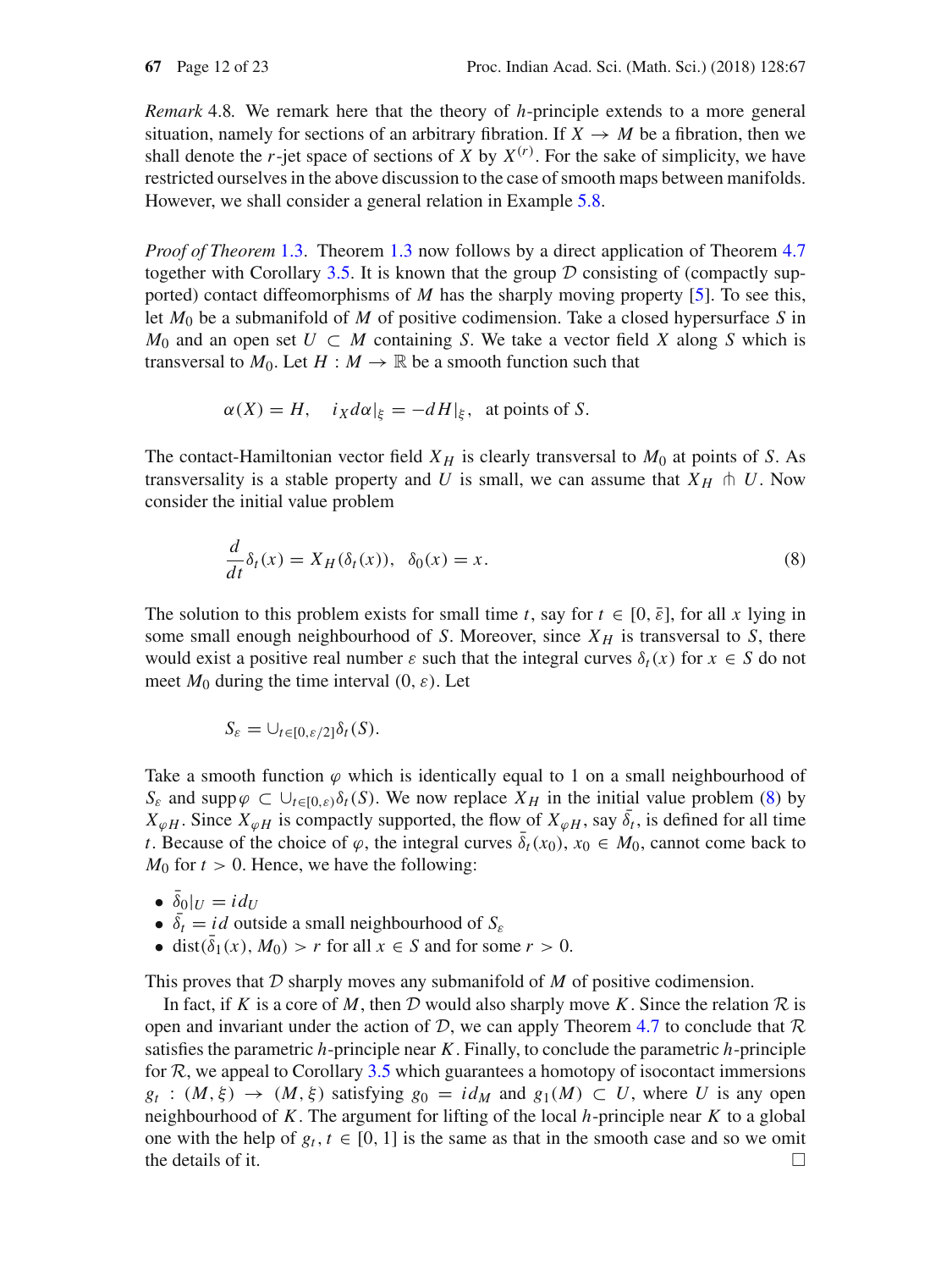We are now in a position to prove Theorem [1.4.](#page-1-0) We assume that  $(M, \xi = \ker \alpha)$  is an open contact manifold and *N* is a foliated manifold with a smooth foliation  $\mathcal{F}_N$  of even codimension. We shall denote the normal bundle of the foliation  $\mathcal{F}_N$  by  $v\mathcal{F}_N$  and the canonical projection map  $TN \to \nu \mathcal{F}_N$  by  $\pi$ . We define a first-order differential relation *R* consisting of all 1-jets represented by triples  $(x, y, F)$ , where  $x \in M$ ,  $y \in N$  and  $F: T_xM \to T_yN$  is a linear map such that

- (1)  $\pi \circ F : T_x M \to \nu(\mathcal{F}_N)_y$  is an epimorphism,
- (2) ker( $\pi \circ F$ )  $\cap$  ker  $\alpha_x$  is a symplectic subspace of (ker  $\alpha_x$ ,  $d' \alpha_x$ ).

<span id="page-12-1"></span>Now we state the following obvious lemma noting the fact that non-degeneracy condition on 2-forms is an open conditon.

*Lemma* 4.9*. The relation R defined above is an open relation and invariant under the action of the pseudogroup of local contactomorphisms of* (*M*, α)*.*

*Proof of Theorem* [1.4.](#page-1-0) In view of Theorem [1.3](#page-1-1) and Lemma [4.9,](#page-12-1) it follows that the relation *R* satisfies the parametric *h*-principle, that is,  $j^1$  : Sol(*R*)  $\rightarrow \Gamma(R)$  is a weak homotopy equivalence. It is easy to see that the space of sections of  $R$  can be identified with  $\mathcal{E}_{\alpha}(TM, \nu(\mathcal{F}_N))$ . On the other hand, the solution space of *R* can be identified with the space  $Tr_{\alpha}(M, \mathcal{F}_N)$ . To see this, first note that  $f : M \to N$  is transversal to  $\mathcal{F}_N$  means that  $\pi \circ df$  is an epimorphism. Further observe that the following two statements are equivalent:

(S1) the leaves of the inverse foliation  $f^* \mathcal{F}_N$  are contact submanifolds (immersed) of *M*. (S2) ker( $\pi \circ df$ )  $\cap$  ker  $\alpha$  is a symplectic subbundle of (ker  $\alpha$ ,  $d' \alpha$ ).

This completes the proof of the theorem.

$$
\Box
$$

#### <span id="page-12-0"></span>**5. Classification of contact foliations**

We shall now prove Theorem [1.5.](#page-2-1) The proof of Theorem [1.5](#page-2-1) follows the same strategy as that in the smooth case. The existence of universal contact foliation is obtained by using the original construction of A. Haefliger and keeping track of the contact structure. We refer the reader to [\[6\]](#page-22-14) as we closely follow the exposition for the theory of universal foliations and the proof of A. Haefliger's theorem. In what follows,  $\Gamma_q$  will denote the groupoid of germs of local diffeomorphisms of  $\mathbb{R}^n$  and  $B\Gamma_q$  the classifying space of  $\Gamma_q$  structures;  $\nu(\Omega_q) \to B\Gamma_q$  will denote the normal bundle of the universal  $\Gamma_q$  structure  $\Omega_q$  on  $B\Gamma_q$ .

As before *M* is an open manifold with contact structure  $\xi = \ker \alpha$ . Let  $\text{Fol}_{\alpha}^{2q}(M)$ denote the space of contact foliations on *M* of codimension 2*q* subordinate to  $\alpha$ . Let  $\mathcal{E}_{\alpha}(TM, \nu\Omega_{2q})$  be the space of all vector bundle epimorphisms  $F: TM \to \nu\Omega_{2q}$  such that ker *F* is transversal to ker  $\alpha$  and ker  $\alpha \cap$ ker *F* is a symplectic subbundle of (ker  $\alpha$ ,  $d' \alpha$ ), where  $d' \alpha = d \alpha |_{\xi}$ .

<span id="page-12-2"></span>If  $\mathcal{F} \in \text{Fol}^{2q}(M)$  and  $f : M \to B\Gamma_{2q}$  is a classifying map of  $\mathcal{F}$ , then  $f^*\Omega_{2q} = \mathcal{F}$  as  $\Gamma_{2q}$ -structure. We can define vector bundle epimorphisms  $TM \to \nu \Omega_{2q}$  by the following (see [\[12](#page-22-4)]):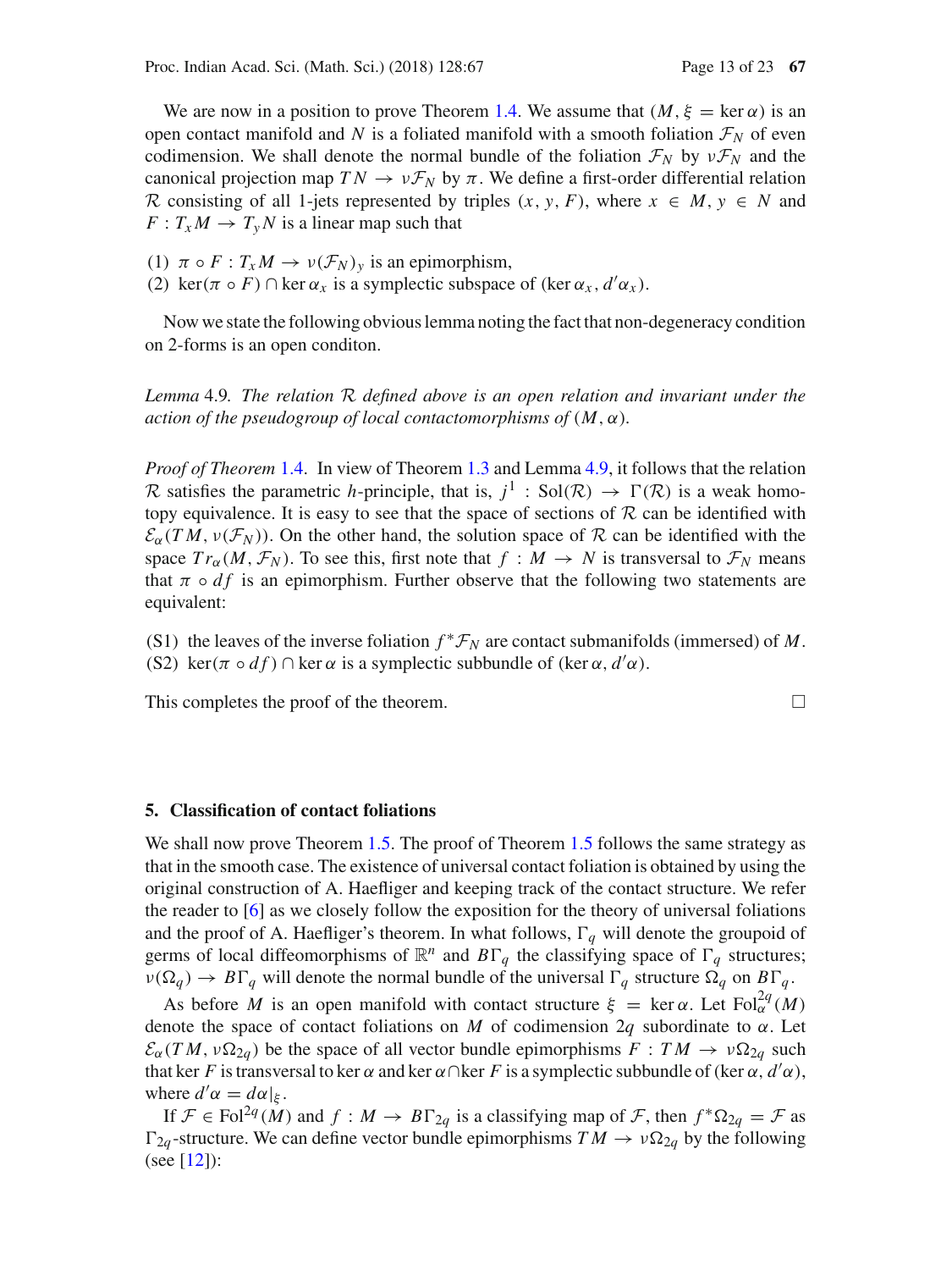

where  $\pi_F : TM \to \nu(F)$  is the projection map onto the normal bundle and  $(\bar{f}, f)$ represents a pull-back diagram. Note that the kernel of this morphism is  $T\mathcal{F}$ . If  $\mathcal{F} \in$ Fol<sup>2*q*</sup> (*M*), then  $T\mathcal{F} \cap \ker \alpha$  is a symplectic subbundle of ker  $\alpha$  and therefore,  $\bar{f} \circ \pi_{\mathcal{F}} \in$  $\mathcal{E}_{\alpha}(TM, v\Omega_{2a})$ . However, the morphism  $\bar{f} \circ \pi_M$  is unique only up to homotopy. Thus, there is a function

$$
H'_{\alpha} : \mathrm{Fol}^{2q}_{\alpha}(M) \to \pi_0(\mathcal{E}_{\alpha}(TM, \nu \Omega_{2q})).
$$

DEFINITION 5.1

Two contact foliations  $\mathcal{F}_0$  and  $\mathcal{F}_1$  on  $(M, \alpha)$  are said to be *integrably homotopic relative to*  $\alpha$  if there exists a foliation  $\tilde{\mathcal{F}}$  on ( $M \times \mathbb{I}$ ,  $\alpha \oplus 0$ ) such that the following conditions are satisfied:

- (1)  $\mathcal{F}$  is transversal to the trivial foliation of  $M \times \mathbb{I}$  by the leaves  $M \times \{t\}, t \in \mathbb{I}$ ;
- (2) the foliation  $\mathcal{F}_t$  on *M* induced by the canonical injective map  $i_t : M \to M \times \mathbb{I}$  (given by  $x \mapsto (x, t)$  is a contact foliation subordinate to  $\alpha$  for each  $t \in \mathbb{I}$ ;
- (3) the induced foliations on  $M \times \{0\}$  and  $M \times \{1\}$  coincide with  $\mathcal{F}_0$  and  $\mathcal{F}_1$  respectively,

Here  $\alpha \oplus 0$  denotes the pull-back of  $\alpha$  by the projection map  $p_1 : M \times \mathbb{R} \to M$ .

Let  $\pi_0(\mathrm{Fol}_\alpha^{2q}(M))$  denote the space of integrable homotopy classes of contact foliations on  $(M, \alpha)$ . Define

 $H_{\alpha} : \pi_0(\mathrm{Fol}_{\alpha}^{2q}(M)) \to \pi_0(\mathcal{E}_{\alpha}(TM, \nu \Omega_{2q}))$ 

by  $H_\alpha([F]) = H'_\alpha(F)$ , where  $[F]$  denotes the integrable homotopy class of  $F$  relative to α. To see that  $H_\alpha$  is well-defined, let  $\tilde{\mathcal{F}}$  be an integrable homotopy relative to α between two contact foliations  $\mathcal{F}_0$  and  $\mathcal{F}_1$ . If  $F : M \times [0, 1] \rightarrow B\Gamma_{2q}$  is a classifying map of  $\tilde{\mathcal{F}}$ , then similar to  $(9)$  we have as follows:

$$
T(M \times [0, 1]) \xrightarrow{\bar{\pi}} \nu \tilde{\mathcal{F}} \cong F^*(\nu \Omega_q) \xrightarrow{\bar{F}} \nu \Omega_{2q}
$$
\n
$$
\downarrow \qquad \qquad \downarrow \qquad \qquad \downarrow \qquad \qquad \downarrow \qquad \qquad \downarrow
$$
\n
$$
M \times [0, 1] \xrightarrow{\qquad F} B\Gamma_{2q}
$$

Let  $i_t : M \to M \times \{t\} \hookrightarrow M \times \mathbb{R}$  denote the canonical injective map of M into  $M \times \{t\}$ and  $f_t: M \to B\Gamma_{2q}$  be defined as  $f_t(x) = F(x, t)$  for  $(x, t) \in M \times [0, 1]$ . Since

$$
\bar{F} \circ \bar{\pi} \circ di_t = \pi_{\mathcal{F}_t} \circ \bar{f}_t : TM \to \nu \mathcal{F}_t \to \nu \Omega_{2q}
$$

where  $\mathcal{F}_t = f_t^* \Omega_{2q}$ , it follows from the definition of *H'* that

<span id="page-13-0"></span>
$$
H'_{\alpha}(\mathcal{F}_t) = [\bar{F} \circ \bar{\pi} \circ di_t].
$$

Thus we conclude that  $H'_\alpha(\mathcal{F}_0) = H'_\alpha(\mathcal{F}_1)$ . This proves that  $H_\alpha$  is well-defined. We now restate Theorem [1.5](#page-2-1) as follows.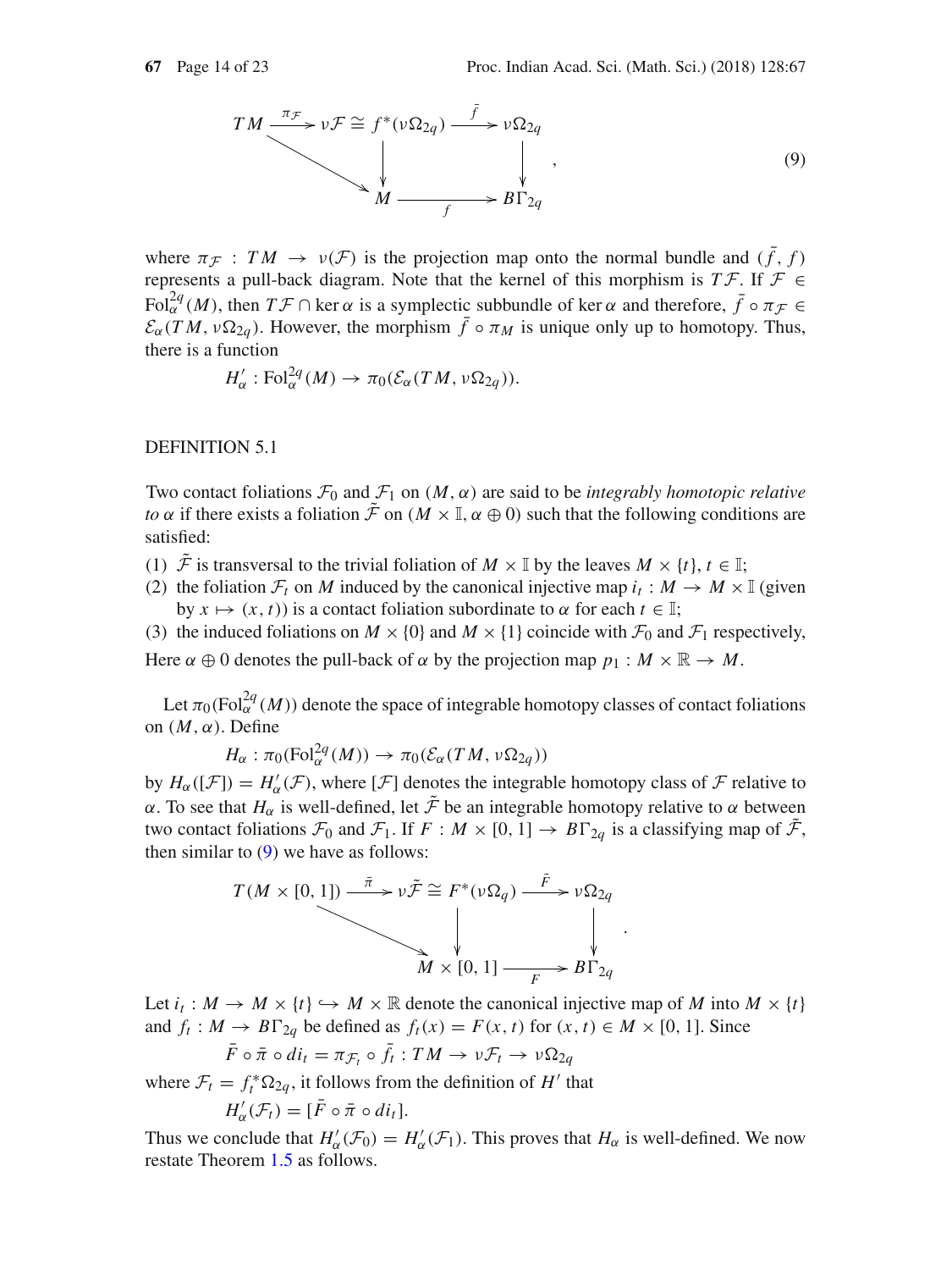**Theorem 5.2.** *If M* is open then  $H_\alpha$  :  $\pi_0(Fol_\alpha^{2q}(M)) \longrightarrow \pi_0(\mathcal{E}_\alpha(TM, \nu \Omega_{2q}))$  is bijec*tive.*

We first prove a lemma.

*Lemma* 5.3*. Let N be a smooth manifold with a foliation*  $\mathcal{F}_N$  *of codimension* 2*q. If g*:  $N \rightarrow B\Gamma_{2q}$  *classifies*  $\mathcal{F}_N$ *, then we have a commutative diagram as follows:* 

<span id="page-14-0"></span>
$$
\pi_0(Tr_\alpha(M, \mathcal{F}_N)) \xrightarrow{P} \pi_0(Fol_\alpha^{2q}(M))
$$
\n
$$
\cong \begin{vmatrix} \pi_0(\pi \circ d) & \mu_\alpha \\ \pi_0(\mathcal{E}_\alpha(TM, \nu \mathcal{F}_N)) & \xrightarrow{G_*} \pi_0(\mathcal{E}_\alpha(TM, \nu \Omega_{2q})) \end{vmatrix} H_\alpha \qquad (10)
$$

*where the left vertical arrow is the isomorphism defined by Theorem* [1.4](#page-1-0)*. P is induced by a map which takes an f*  $\in Tr_{\alpha}(M, \mathcal{F}_N)$  *onto the inverse foliation f*<sup>-1</sup> $\mathcal{F}_N$  *and*  $G_*$  *is induced by the bundle homomorphism*  $G : v \mathcal{F}_N \to v \Omega_{2q}$  *covering g.* 

*Proof.* We shall first show that the horizontal arrows in [\(10\)](#page-14-0) are well defined. If  $f \in$ *Tr*<sub>α</sub>(*M*, *F<sub>N</sub>*), then the inverse foliation  $f^{-1}F_N$  belongs to Fol<sub>α</sub><sup>2*q*</sup>(*M*). Furthermore, if *f<sub>t</sub>* is a homotopy in  $Tr_{\alpha}(M, \mathcal{F}_N)$ , then the map  $F : M \times \mathbb{I} \to N$  defined by  $F(x, t) = f_t(x)$ is clearly transversal to  $\mathcal{F}_N$  and so  $\tilde{\mathcal{F}} = F^{-1} \mathcal{F}_N$  is a foliation on  $M \times \mathbb{I}$ . The restriction of  $\tilde{\mathcal{F}}$  to  $M \times \{t\}$  is the same as the foliation  $f_t^{-1}(\mathcal{F}_N)$ , which is a contact foliation subordinate to  $\alpha$ . Hence, we get a map

$$
\pi_0(Tr_\alpha(M,\mathcal{F}_N)) \stackrel{P}{\longrightarrow} \pi_0(\mathrm{Fol}_\alpha^{2q}(M))
$$

defined by

$$
[f] \longmapsto [f^{-1} \mathcal{F}_N],
$$

where  $[f^{-1}\mathcal{F}_N]$  denotes the integrable homotopy class of the foliation  $f^{-1}\mathcal{F}_N$ . On the other hand, since  $g : N \to B\Gamma_{2q}$  classifies the foliation  $\mathcal{F}_N$ , we have the canonical projection map  $G: \nu \mathcal{F}_N \cong g^* \nu \Omega_{2a} \rightarrow \nu \Omega_{2a}$  covering *g*. This induces a map

$$
G_* : \pi_0(\mathcal{E}_{\alpha}(TM, \nu \mathcal{F}_N)) \to \pi_0(\mathcal{E}_{\alpha}(TM, \nu \Omega_{2q}))
$$

which takes an element  $[F] \in \pi_0(\mathcal{E}_{\alpha}(TM, \nu(\mathcal{F}_N)))$  onto  $[G \circ F]$ . We now prove the commutativity of [\(10\)](#page-14-0). Note that if  $f \in Tr_{\alpha}(M, \mathcal{F}_N)$ , then  $g \circ f : M \to B\Gamma_{2q}$  classifies the foliation  $f^{-1}\mathcal{F}_N$ . Let  $\widetilde{df}$  :  $v(f^{-1}\mathcal{F}_N) \to v(\mathcal{F}_N)$  be the unique map making the following diagram commutative:

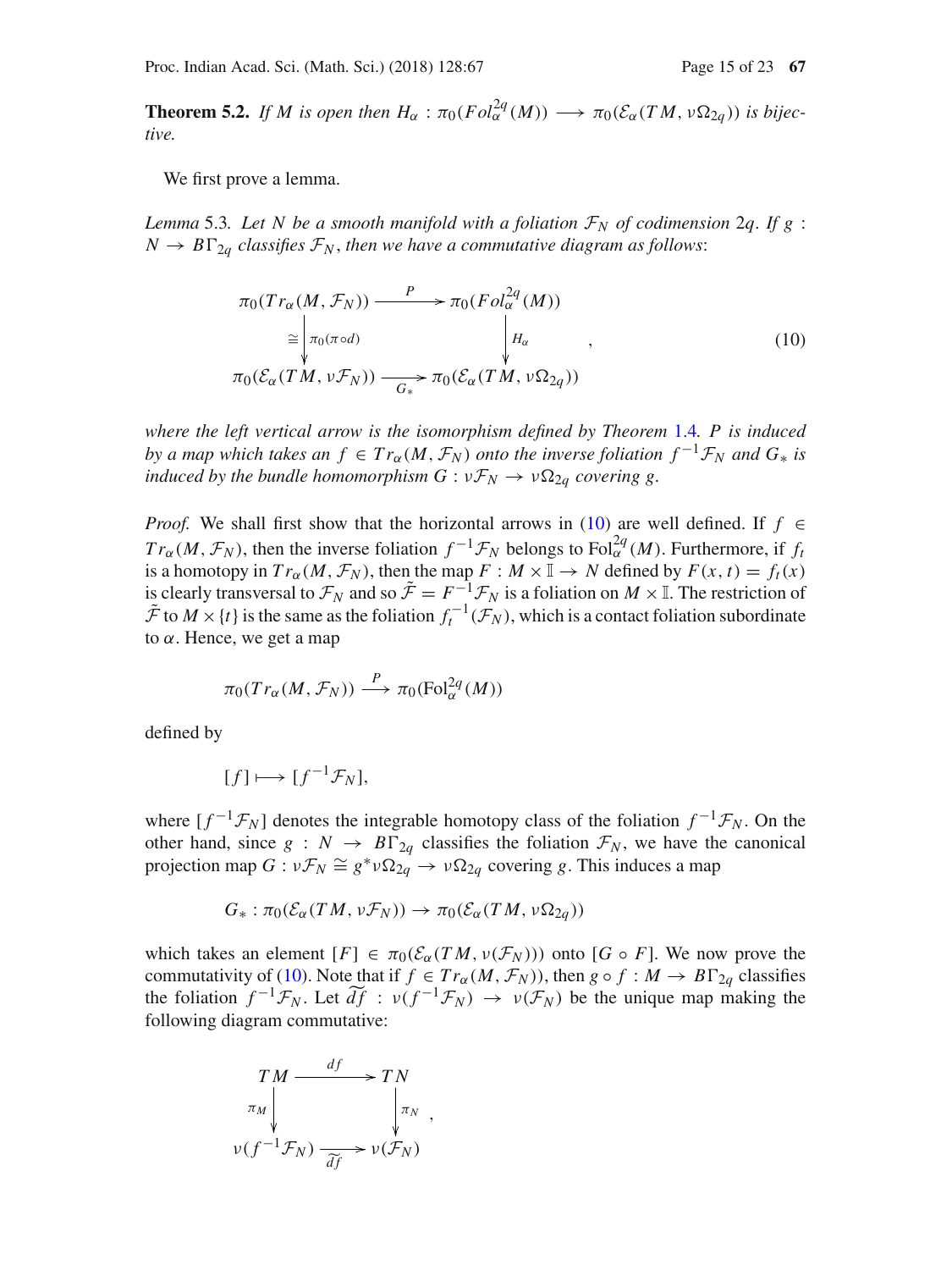.

where  $\pi_M : TM \to \nu(f^{-1}\mathcal{F}_N)$  is the projection map onto the normal bundle of  $f^{-1}\mathcal{F}_N$ . Observe that  $G \circ \widetilde{df} : v(f^{-1}\mathcal{F}_N) \to v(\Omega_{2a})$  covers the map  $g \circ f$  and  $(G \circ \widetilde{df}, g \circ f)$  is a pullback diagram. Therefore, we have

<span id="page-15-0"></span>
$$
H_{\alpha}([f^{-1}\mathcal{F}_N]) = [(G \circ \widetilde{df}) \circ \pi_M] = [G \circ (\pi \circ df)].
$$

This proves the commutativity of  $(10)$ .

*Proof of Theorem* [5.2.](#page-13-0) The proof is exactly similar to that of Haefliger's classification theorem. The main idea is to reduce the classification to Theorem [1.4](#page-1-0) by using Lemma [5.3](#page-14-0) and working along Haefliger.  $\Box$ 

We shall now see how the elements of  $\pi_0(\mathcal{E}_{\alpha}(TM, \nu \mathcal{F}_N))$  are related to homotopy liftings of the classifying map  $\tau$  of ker  $\alpha$ .

**Theorem 5.4.** Let  $(M, \alpha)$  be an open contact manifold and let  $\tau : M \rightarrow BU(n)$  be a *map classifying the symplectic vector bundle*  $\xi = \text{ker } \alpha$ . *Then there is a bijection between the elements of*  $\pi_0(\mathcal{E}_{\alpha}(TM, \nu \Omega_{2a}))$  *and the homotopy classes of triples* (*f*, *f*<sub>0</sub>, *f*<sub>1</sub>), *where*  $f_0: M \to BU(q), f_1: M \to BU(n-q)$  and  $f: M \to B\Gamma_{2q}$  such that

(1)  $(f_0, f_1)$  *is homotopic to*  $\tau$  *in BU*(*n*) *and* 

(2)  $Bd \circ f$  *is homotopic to*  $Bi \circ f_0$  *in*  $BGL_{2q}$ *.* 

*In other words*, *the homotopy commutative diagrams are as follows*:

*B*(2*q*) *Bd M f*0 *f BU*(*q*) *Bi BGL*(2*q*) *BU*(*q*) × *BU*(*n* − *q*) ⊕ *M* <sup>τ</sup> ( *f*0, *f*1) *BU*(*n*)

*Proof.* For the sake of simplicity, we shall denote  $\Omega_{2q}$  by  $\Omega$ . An element  $(F, f) \in$  $\mathcal{E}_{\alpha}(TM, \nu \Omega)$  defines a (symplectic) splitting of the bundle  $\xi$  as

 $\xi \cong (\ker F \cap \xi) \oplus (\ker F \cap \xi)^{d' \alpha}$ 

since ker *F*  $\cap$  ξ is a symplectic subbundle of ξ. Let *F'* denote the restriction of *F* to  $(\ker F \cap \xi)^{d'\alpha}$ . It is easy to see that  $(F', f)$ :  $(\ker F \cap \xi)^{d'\alpha} \to \nu(\Omega)$  is a vector bundle map which is fibrewise isomorphism. If  $f_0 : M \to BU(q)$  and  $f_1 : M \to BU(n-q)$  are continuous maps classifying the vector bundles ker  $F \cap \xi$  and (ker  $F \cap \xi$ )<sup>d' $\alpha$ </sup> respectively, then the classifying map  $\tau$  of  $\xi$  must be homotopic to  $(f_0, f_1)$ :  $M \to BU(q) \times BU(n-q)$ in  $BU(n)$ . Recall that the isomorphism classes of symplectic vector bundles are classified by homotopy classes of continuous maps into *BU* [\[14](#page-22-15)]. Furthermore, note that  $(\ker F \cap \xi)^{d' \alpha} \cong f^*(\nu \Omega) = f^*(Bd^*EGL_{2q}(\mathbb{R}))$ ; therefore, *Bd* ◦ *f* is homotopic to *f*<sub>0</sub> in *BGL*(2*q*).

Conversely, take a triple  $(f, f_0, f_1)$  such that

$$
Bd \circ f \sim Bi \circ f_0
$$
 and  $(f_0, f_1) \sim \tau$ .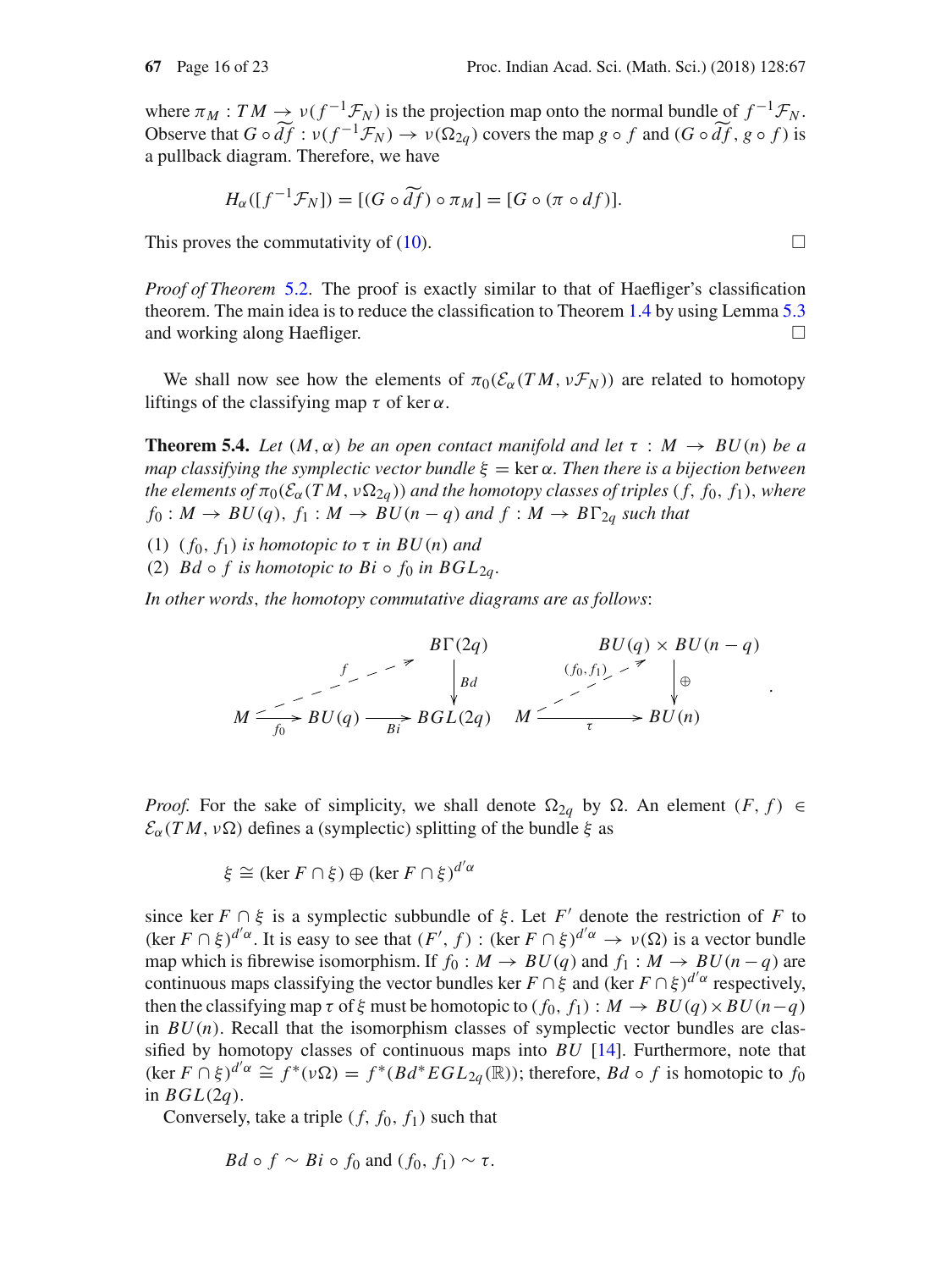Then  $\xi$  has a symplectic splitting given by  $f_0^*EU(q) \oplus f_1^*EU(n-q)$ . Further, since *Bd* ◦ *f* ∼ *Bi* ◦ *f*<sub>0</sub>, we have  $f_0^*EU(q) \cong f^*v(\Omega)$ . Hence there is an epimorphism  $F: \xi \stackrel{p_2}{\longrightarrow} f_0^* EU(q) \cong f^*v(\Omega)$  whose kernel  $f_1^*EU(n-q)$  is a symplectic subbundle of  $\xi$ . Finally, *F* can be extended to an element of  $\mathcal{E}_{\alpha}(TM, \nu\Omega)$  by defining its value on  $R_{\alpha}$ equal to zero.

## DEFINITION 5.5

Let *N* be a contact submanifold of  $(M, \alpha)$  such that  $T_x N$  is transversal to  $\xi_x$  for all  $x \in N$ . Then  $TN \cap \xi|_N$  is a symplectic subbundle of  $\xi$ . The symplectic complement of  $TN \cap \xi|_N$ with respect to *d* α will be called *the normal bundle of the contact submanifold N*

The following result is a direct consequence of Theorem [1.5](#page-2-1) and Theorem [5.4.](#page-15-0)

## COROLLARY 5.6

*Let* (*M*, α) *be an open contact manifold. Let B be a symplectic subbundle of* ξ *with a classifying map*  $f_0 : M \to BU(q)$ . The integrable homotopy classes of contact foliations *on M with their normal bundles isomorphic to B are in one-to-one correspondence with the homotopy classes of lifts of Bi*  $\circ$  *f*<sub>0</sub> *in B* $\Gamma_{2q}$ *.* 

We end this article with an example to show that a contact foliation  $F$  on a contact manifold need not be transversally symplectic, though its normal bundle is a symplectic vector bundle.

## DEFINITION 5.7 [\[12](#page-22-4)]

A codimension 2q-foliation  $\mathcal F$  on a manifold  $M$  is said to be *transversally symplectic* if  $F$  can be represented by Haefliger cocycles which take values in the groupoid of local symplectomorphisms of  $(\mathbb{R}^{2q}, \omega_0)$ .

Thus the normal bundle of a transversally symplectic foliation has a symplectic structure. It can be shown that if  $\mathcal F$  is transversally symplectic then there exists a closed 2-form  $\omega$ on *M* such that  $\omega^q$  is nowhere vanishing and ker  $\omega = T \mathcal{F}$ .

<span id="page-16-0"></span>*Example* 5.8. Let us consider a closed almost-symplectic manifold  $V^{2n}$  which is not symplectic (e.g., we may take *V* to be  $\mathbb{S}^6$ ) and let  $\omega_V$  be a non-degenerate 2-form on *V* defining the almost symplectic structure. Set  $M = V \times \mathbb{R}^3$  and let  $\mathcal F$  be the foliation on *M* defined by the fibres of the projection map  $\pi : M \to V$ . Thus the leaves are  $\{x\} \times \mathbb{R}^3$ ,  $x \in V$ . Consider the standard contact form  $\alpha = dz + x dy$  on the Euclidean space  $\mathbb{R}^3$  and let  $\tilde{\alpha}$ denote the pull-back of  $\alpha$  by the projection map  $p_2 : M \to \mathbb{R}^3$ . The 2-form  $\beta = \omega_V \oplus d\alpha$ on *M* is of rank  $2n + 2$  and it is easy to see that  $\beta$  restricted to ker  $\tilde{\alpha}$  is non-degenerate. Therefore  $(\tilde{\alpha}, \beta)$  is an almost contact structure on *M*. Moreover,  $\tilde{\alpha} \wedge \beta |_{T \mathcal{F}}$  is non-zero on each fibre.

We claim that there exists a contact form  $\eta$  on *M* such that its restrictions to the leaves of  $F$  are contact. Indeed, there exists a surjective map

$$
(T^*M)^{(1)} \stackrel{D}{\to} \wedge^1 T^*M \oplus \wedge^2 T^*M
$$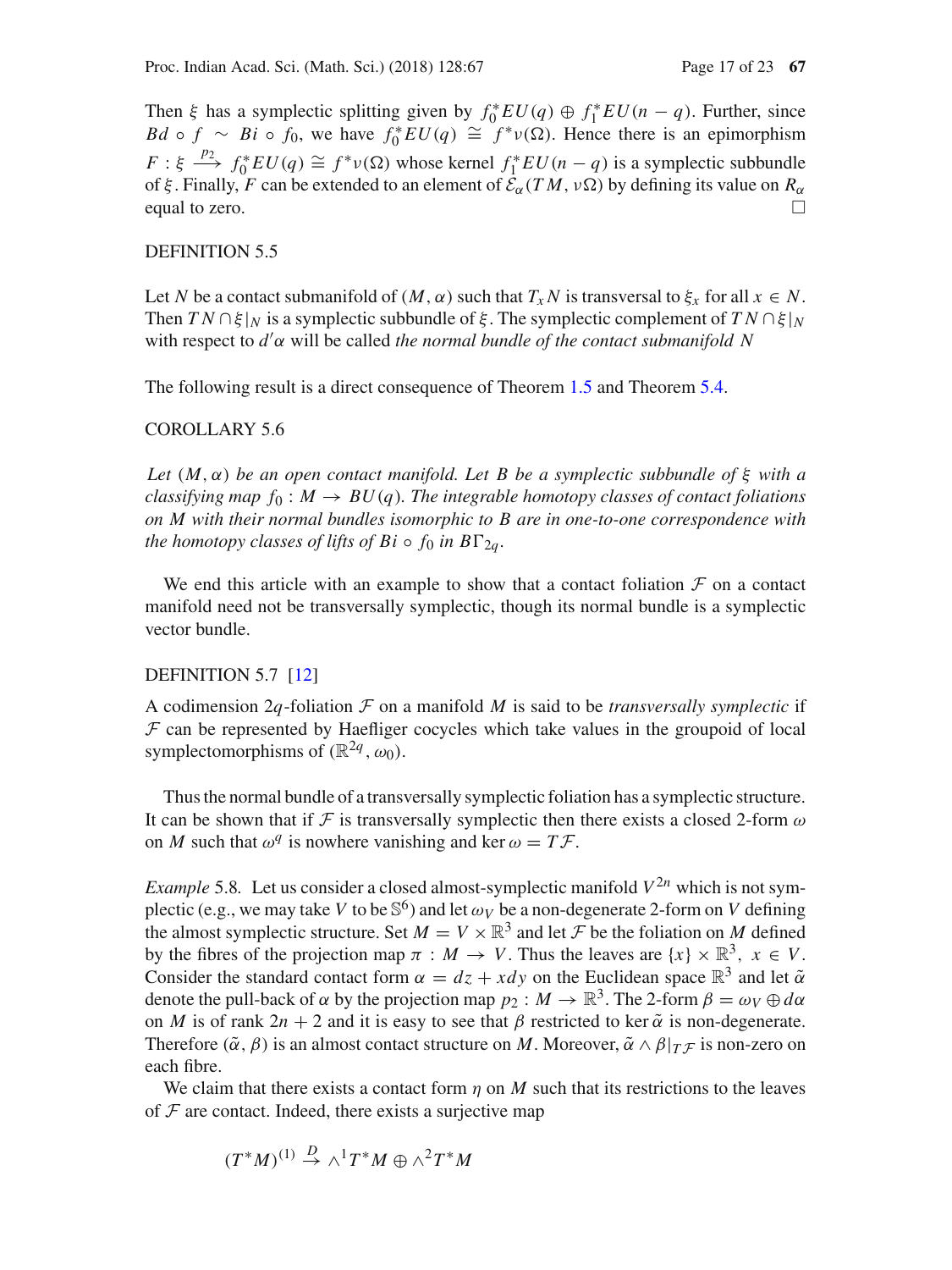such that  $D \circ i^1(\alpha) = (\alpha, d\alpha)$  for any 1-form  $\alpha$  on M (see [\[4\]](#page-22-16)). Let

$$
r: \wedge^1 T^*M \oplus \wedge^2 T^*M \to \wedge^1 T^* \mathcal{F} \oplus \wedge^2 T^* \mathcal{F}
$$

be the restriction map defined by the pull-back of forms and let  $A \subset T^*M \oplus \wedge^2 T^*M$  be the set of all pairs  $(\eta, \Omega)$  such that  $\eta \wedge \Omega^{n+1}$  is nowhere vanishing and let  $B \subset T^* \mathcal{F} \oplus \wedge^2 T^* \mathcal{F}$ be the set of all pairs  $(\alpha, \beta) \in T^* \mathcal{F} \oplus \wedge^2 T^* \mathcal{F}$  whose restrictions to the fibres of  $T \mathcal{F}$  are non-zero. Now set  $\mathcal{R} \subset (T^*M)^{(1)}$  as

$$
R = D^{-1}(A) \cap (r \circ D)^{-1}(B).
$$

Since both *A* and *B* are open, so is *R*. Now if we consider the fibration  $M \stackrel{\pi}{\rightarrow} V$  then it is easy to see that the diffeotopies of *M* preserving the fibers of  $\pi$  sharply moves  $V \times 0$  and  $R$  is invariant under the action of such diffeotopies. Hence, by Theorem [4.7](#page-10-0) there exists a contact form  $\eta$  on  $\text{Op}(V \times 0) = V \times \mathbb{D}_{\varepsilon}^3$  for some  $\varepsilon > 0$ , such that  $\eta$  restricted to each leaf of the foliation *F* is also contact. Now take a diffeomorphism  $g : \mathbb{R}^3 \to \mathbb{D}_{\varepsilon}^3$ . Then  $\eta' = (id_V \times g)^* \eta$  is a contact form on *M*. Further, *F* is a contact foliation relative to  $\eta'$ since  $i \, d_V \times g$  is foliation preserving.

But  $\mathcal F$  can not be transversally symplectic; otherwise, there would exist a closed 2-form β whose restriction to  $ν\mathcal{F} = π^*(TV)$  would be non-degenerate. This would imply that *V* is a symplectic manifold contradicting our hypothesis.

#### <span id="page-17-0"></span>**6. Examples of contact foliations on contact manifolds**

We shall first derive some corollaries of Theorem [1.4](#page-1-0) related to simple foliations.

## DEFINITION 6.1

A smooth submersion  $f : (M, \alpha) \to N$  will be called a *contact submersion* if the level sets of *f* are contact submanifolds of *M*.

Let  $C_\alpha(M, N)$  denote the space of contact submersions  $(M, \alpha) \rightarrow N$  and let  $\mathcal{E}_{\alpha}(TM, TN)$  be the space of epimorphisms  $F: TM \rightarrow TN$  for which ker  $F \cap \text{ker } \alpha$  is a symplectic subbundle of (ker  $\alpha$ ,  $d' \alpha$ ). Taking  $\mathcal{F}_N$  to be the zero-dimensional foliation on *N* in Theorem [1.4,](#page-1-0) we get the following result.

## COROLLARY 6.2

*Let* (*M*, α) *be an open contact manifold. The derivative map*

<span id="page-17-1"></span> $d: \mathcal{C}_{\alpha}(M, N) \to \mathcal{E}_{\alpha}(TM, TN)$ 

*is a weak homotopy equivalence.*

*Remark* 6.3. Suppose that  $F_0 \in \mathcal{E}_{\alpha}(TM, TN)$  and *D* is the kernel of  $F_0$ . Since *M* is an open manifold, the bundle epimorphism  $F_0$  :  $TM \rightarrow TN$  is homotopic (in the space of epimorphism) to the derivative of a submersion  $f : M \to N$  (see [\[20\]](#page-22-17)). Hence the distribution ker  $F_0$  is homotopic to the tangent distribution of a foliation, namely the one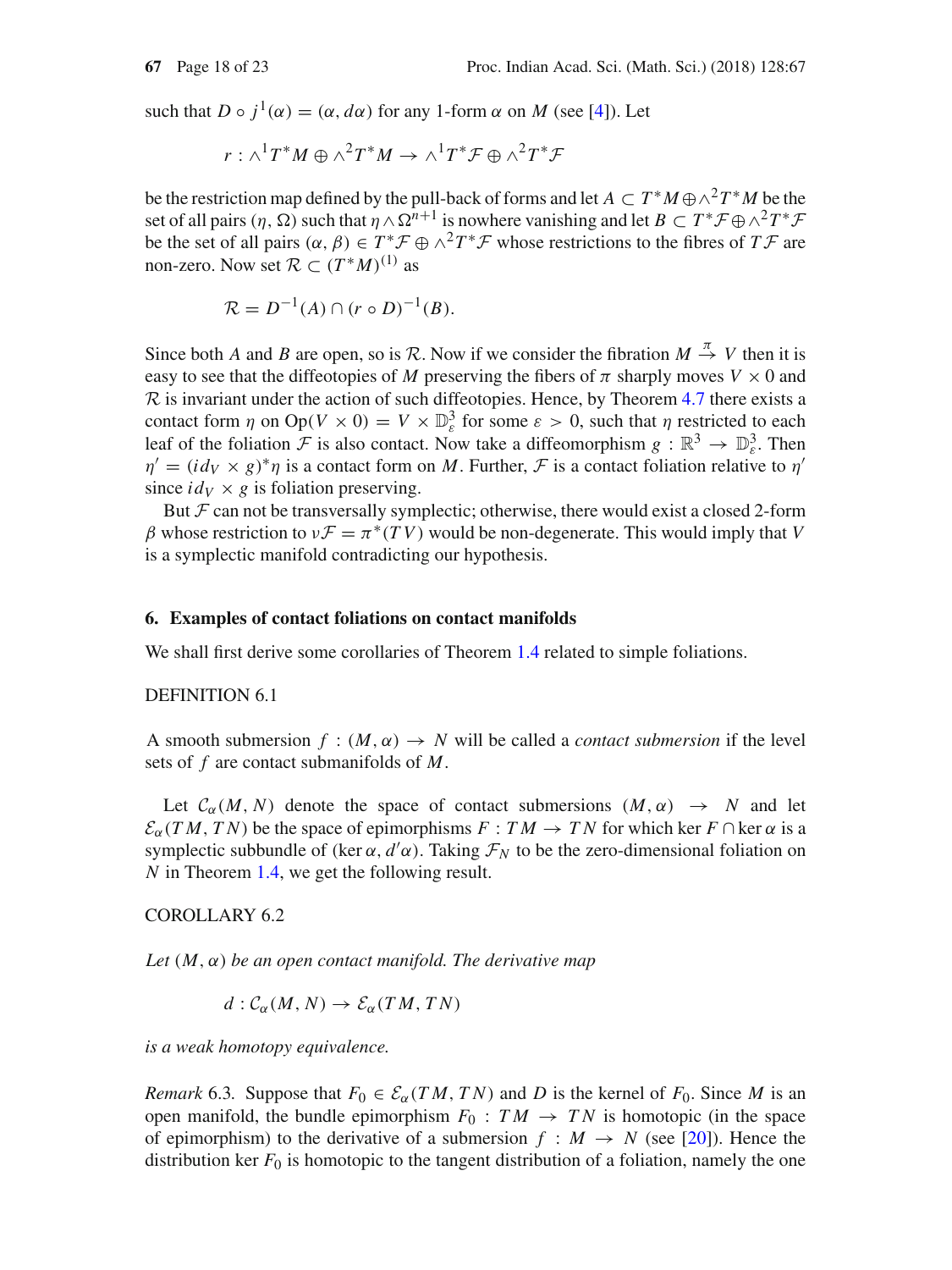given by the submersion. Since  $D \cap \text{ker } \alpha$  is a symplectic vector bundle, it then follows from a result in [\[4](#page-22-16)] that *D* is homotopic to the tangent distribution of a contact foliation  $F$  on *M*. Theorem [1.4](#page-1-0) further guarantees that it is possible to get a foliation  $F$  which is subordinate to  $\alpha$  and is defined by a submersion.

Next, we interpret Corollary [6.2](#page-17-1) in terms of certain 2*n*-frames in *M*, when the target manifold is an Euclidean space. Recall that the tangent bundle *T M* of a contact manifold  $(M, \alpha)$  splits as ker  $\alpha \oplus$  ker  $d\alpha$ . Let  $P: TM \rightarrow \text{ker }\alpha$  be the projection morphism onto ker α relative to this splitting. We shall denote the projection of a vector field *X* on *M* under *P* by  $\overline{X}$ . For any smooth function  $h : M \to \mathbb{R}$ ,  $X_h$  will denote the contact Hamiltonian vector field defined.

*Lemma* 6.4*. Let*  $(M, \alpha)$  *be a contact manifold and*  $f : M \to \mathbb{R}^{2n}$  *be a submersion with coordinate functions*  $f_1, f_2, \ldots, f_{2n}$ . Then the following statements are equivalent:

- (*C*1) *f is a contact submersion.*
- (*C*2) *The restriction of dα to the bundle spanned by*  $X_{f_1}, \ldots, X_{f_{2n}}$  *defines a symplectic structure.*
- (C3) *The vector fields*  $X_{f_1}, \ldots, X_{f_{2n}}$  *span a symplectic subbundle of* (ξ,  $d' \alpha$ ).

*Proof.* If  $f : (M, \alpha) \to \mathbb{R}^{2n}$  is a contact submersion, then the following relation holds pointwise:

$$
\ker df \cap \ker \alpha = \langle \bar{X}_{f_1}, \dots, \bar{X}_{f_{2n}} \rangle^{\perp_{d'\alpha}},\tag{11}
$$

where the right-hand side represents the symplectic complement of the subbundle spanned by  $X_{f_1}, \ldots, X_{f_{2n}}$  with respect to  $d' \alpha$ . Indeed, for any  $v \in \text{ker } \alpha$ ,

$$
d'\alpha(X_{f_i}, v) = -df_i(v), \text{ for all } i = 1, \dots, 2n
$$

Therefore,  $v \in \ker \alpha \cap \ker df$  if and only if  $d' \alpha(X_{f_i}, v) = 0$  for all  $i = 1, ..., 2n$ , that is,  $v \in \langle \bar{X}_{f_1}, \ldots, \bar{X}_{f_{2n}} \rangle^{\perp_{d/\alpha}}$ . Thus, the equivalence of (C1) and (C3) is a consequence of the equivalence between (S1) and (S2). The equivalence of (C2) and (C3) follows from the relation  $d\alpha(X, Y) = d\alpha(\bar{X}, \bar{Y})$ , where *X*, *Y* are any two vector fields on *M*.

An ordered set of vectors  $e_1(x), \ldots, e_{2n}(x)$  in  $\xi_x$  will be called a *symplectic* 2*n*-frame in  $\xi_x$  if the subspace spanned by these vectors is a symplectic subspace of  $\xi_x$  with respect to the symplectic form  $d' \alpha_x$ . Let  $T_{2n} \xi$  be the bundle of symplectic  $2n$ -frames in  $\xi$  and  $\Gamma(T_{2n} \xi)$  denote the space of sections of  $T_{2n} \xi$  with the  $C^0$  compact open topology.

For any smooth submersion  $f : (M, \alpha) \to \mathbb{R}^{2n}$ , define the *contact gradient* of *f* by

$$
\Xi f(x)=(X_{f_1}(x),\ldots,X_{f_{2n}}(x)),
$$

where  $f_i$ ,  $i = 1, 2, ..., 2n$ , are the coordinate functions of f. If f is a contact submersion then  $\bar{X}_{f_1}(x), \ldots, \bar{X}_{f_n}(x)$  span a symplectic subspace of  $\xi_x$  for all  $x \in M$ , and hence  $\Xi f$ becomes a section of  $T_{2n}\xi$ .

**Theorem 6.5.** *Let*  $(M^{2m+1}, \alpha)$  *be an open contact manifold. Then the contact gradient map*  $\Xi: C_{\alpha}(M, \mathbb{R}^{2n}) \to \Gamma(T_{2n}\xi)$  *is a weak homotopy equivalence.*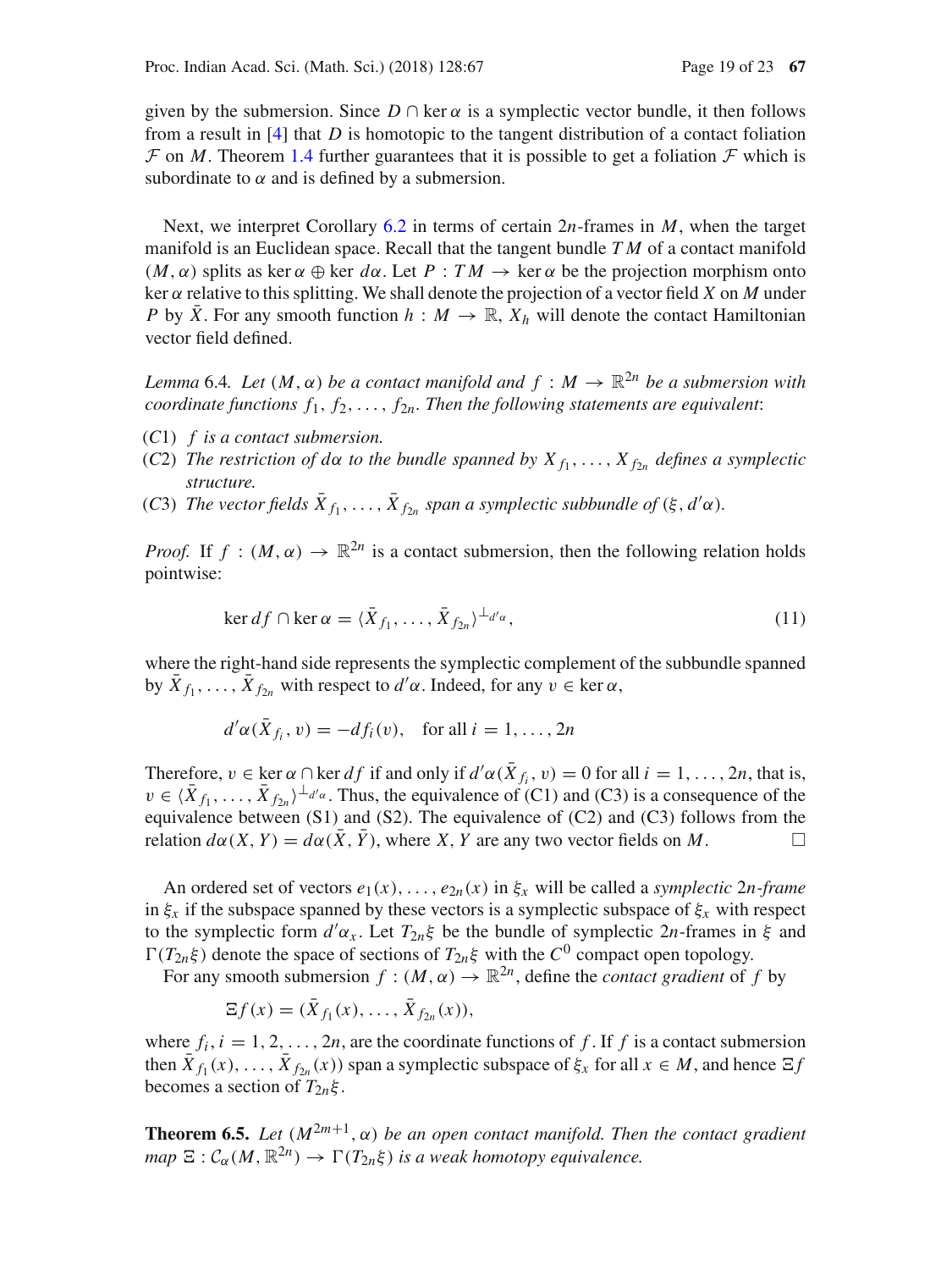*Proof.* As  $T \mathbb{R}^{2n}$  is a trivial vector bundle, the map

$$
i_* : \mathcal{E}_{\alpha}(TM, \mathbb{R}^{2n}) \to \mathcal{E}_{\alpha}(TM, T\mathbb{R}^{2n})
$$

induced by the inclusion  $i: 0 \hookrightarrow \mathbb{R}^{2n}$  is a homotopy equivalence, where  $\mathbb{R}^{2n}$  is regarded as the vector bundle over  $0 \in \mathbb{R}^{2n}$ . The homotopy inverse *c* is given by the following diagram. For any  $F \in \mathcal{E}_{\alpha}(TM, T\mathbb{R}^{2n})$ ,  $c(F)$  is defined by as  $p_2 \circ F$ ,

$$
TM \xrightarrow{F} T \mathbb{R}^{2n} = \mathbb{R}^{2n} \times \mathbb{R}^{2n} \xrightarrow{\mathcal{P}_2} \mathbb{R}^{2n}
$$
  
\n
$$
\downarrow \qquad \qquad \downarrow
$$
  
\n
$$
M \longrightarrow \mathbb{R}^{2n} \longrightarrow 0
$$

where  $p_2$  is the projection map onto the second factor.

Since  $d'$  a is non-degenerate, the contraction of  $d'$  a with a vector  $X \in \text{ker } \alpha$  defines an isomorphism

$$
\phi: \ker \alpha \to (\ker \alpha)^*.
$$

We define a map  $\sigma : \bigoplus_{i=1}^{2n} T^*M \to \bigoplus_{i=1}^{2n} \xi$  by

$$
\sigma(G_1,\ldots,G_{2n})=-(\phi^{-1}(\bar{G}_1),\ldots,\phi^{-1}(\bar{G}_{2n})),
$$

where  $\bar{G}_i = G_i|_{\text{ker }\alpha}$ . Then noting that

$$
\ker(G_1,\ldots,G_{2n})\cap\ker\alpha=\langle\phi^{-1}(\bar{G}_1),\ldots,\phi^{-1}(\bar{G}_{2n})\rangle^{\perp_{d'\alpha}},
$$

we get a map  $\tilde{\sigma}$  by restricting  $\sigma$  to  $\mathcal{E}(TM, \mathbb{R}^{2n})$ :

 $\tilde{\sigma}: \mathcal{E}(TM, \mathbb{R}^{2n}) \longrightarrow \Gamma(M, T_{2n}\xi),$ 

Moreover, the contact gradient map  $\Xi$  factors as  $\Xi = \tilde{\sigma} \circ c \circ d$ :

$$
\mathcal{C}_{\alpha}(M,\mathbb{R}^{2n}) \stackrel{d}{\rightarrow} \mathcal{E}_{\alpha}(TM,T\mathbb{R}^{2n}) \stackrel{c}{\rightarrow} \mathcal{E}_{\alpha}(TM,\mathbb{R}^{2n}) \stackrel{\tilde{\sigma}}{\rightarrow} \Gamma(T_{2n}\xi).
$$
 (12)

To see this, take any  $f : M \to \mathbb{R}^{2n}$ . Then,  $c(df) = (df_1, \ldots, df_{2n})$ , and hence

$$
\tilde{\sigma}c(df) = (\phi^{-1}(df_1|_{\xi}), \dots, \phi^{-1}(df_{2n}|_{\xi})) = (\bar{X}_{f_1}, \dots, \bar{X}_{f_{2n}}) = \Xi(f)
$$

which gives  $\tilde{\sigma} \circ c \circ d(f) = \Xi f$ .

We claim that  $\tilde{\sigma}$  :  $\mathcal{E}_{\alpha}(TM, \mathbb{R}^{2n}) \to \Gamma(T_{2n}\xi)$  is a homotopy equivalence. To prove this, we define a map  $\tau : \bigoplus_{i=1}^{2n} \xi \to \bigoplus_{i=1}^{2n} T^*M$  by the formula

$$
\tau(X_1,\ldots,X_{2n})=(i_{X_1}d\alpha,\ldots,i_{X_{2n}}d\alpha)
$$

which induces a map  $\tilde{\tau} : \Gamma(T_{2n}\xi) \to \mathcal{E}(TM, \mathbb{R}^{2n})$ . It is easy to verify that  $\tilde{\sigma} \circ \tilde{\tau} = id$ . In order to show that  $\tilde{\tau} \circ \tilde{\sigma}$  is homotopic to the identity, take any  $G \in \mathcal{E}_{\alpha}(TM, \mathbb{R}^{2n})$  and let  $\hat{G} = (\tau \circ \sigma)(G)$ . Then  $\hat{G}$  equals  $\hat{G}$  on ker  $\alpha$ . Define a homotopy between  $G$  and  $\hat{G}$  by  $G_t = (1-t)G + t\hat{G}$ . Then  $G_t = G$  on ker  $\alpha$  and hence ker  $G_t \cap \ker \alpha = \ker G \cap \ker \alpha$ . This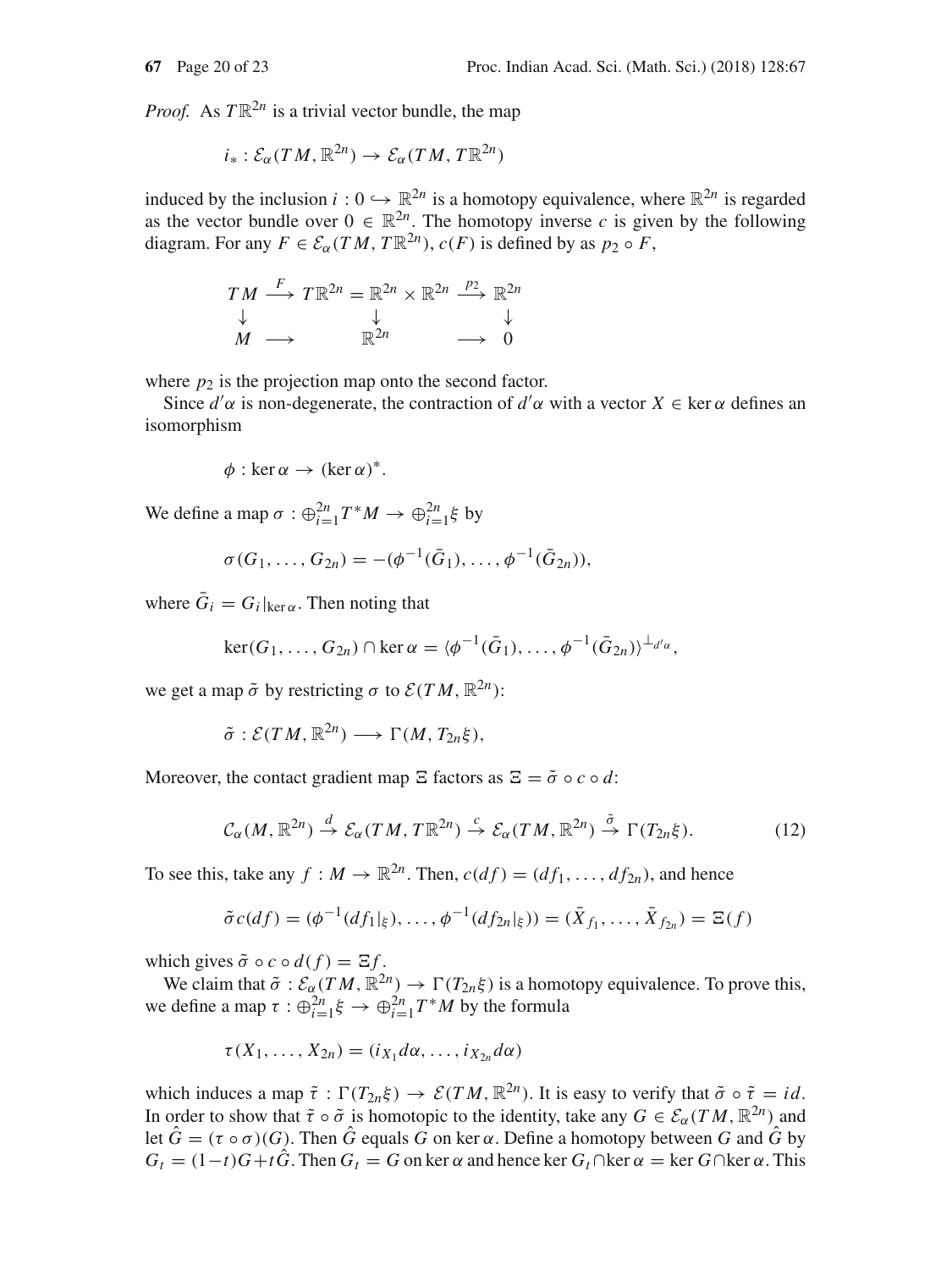also implies that each  $G_t$  is an epimorphism. Thus, the homotopy  $G_t$  lies in  $\mathcal{E}_{\alpha}(TM, \mathbb{R}^{2n})$ . This shows that  $\tilde{\tau} \circ \tilde{\sigma}$  is homotopic to the identity map.

This completes the proof of the theorem since  $d : C(M, \mathbb{R}^{2n}) \to \mathcal{E}(TM, T\mathbb{R}^{2n})$  is a eak homotopy equivalence (Theorem 1.4) and  $c \tilde{\sigma}$  are homotopy equivalences weak homotopy equivalence (Theorem [1.4\)](#page-1-0) and  $c$ ,  $\tilde{\sigma}$  are homotopy equivalences.

We shall now relate the results of this article with those in [\[3\]](#page-22-5) by means of the operations symplectization and contactization. If  $\mathcal F$  is a contact foliation on a contact manifold  $(M, \alpha)$ , then the projection  $p : M \times \mathbb{R} \to M$  pulls back  $\mathcal F$  to a symplectic foliation on the symplectization ( $M \times \mathbb{R}$ ,  $d(e^s \alpha)$ ). Thus, for any contact submersion  $f : (M, \alpha) \rightarrow P$ ,  $f \circ p : M \times \mathbb{R} \to P$  is a symplectic submersion on the symplectization. In fact, the symplectic submersions on  $M \times \mathbb{R}$  which are lifts of contact submersions on M can be viewed as  $\mathbb{R}$ -invariant symplectic submersions. Note that  $\mathbb{R}$  has a natural action on  $M \times \mathbb{R}$ given by

$$
\Phi: (t, (x, s)) \mapsto (x, s+t), \ t \in \mathbb{R}, (x, s) \in M \times \mathbb{R}
$$

and  $\varphi_t = \Phi(t, \cdot)$  pulls back the symplectic form  $\omega = d(e^s \alpha)$  onto  $e^t \omega$ . The differentials of  $\varphi_t, t \in \mathbb{R}$ , define an action of  $\mathbb{R}$  on the tangent bundle  $T(M \times \mathbb{R})$ . We can therefore interpret Corollary [6.2](#page-17-1) as follows:

#### COROLLARY 6.6

*Let*(*M*, α) *be an open contact manifold and* (*<sup>M</sup>* <sup>×</sup>R, ω)*its symplectization. The derivative map*

$$
d: \mathcal{S}_{\omega}^{\text{inv}}(M \times \mathbb{R}, N) \to \mathcal{E}_{\omega}^{\text{inv}}(T(M \times \mathbb{R}), TN)
$$

is a weak homotopy equivalence, where  $S_\omega^{\text{inv}}(M\times\mathbb{R},N)$  and  $E_\omega^{\text{inv}}(T(M\times\mathbb{R}),TN)$  respec*tively denote the space of symplectic submersions and symplectic epimorphisms which are invariant under* R*-action.*

On the other hand, if  $(M, \omega)$  is a symplectic manifold with  $\omega$  integral, then there is a circle bundle  $q : \tilde{M} \to M$  over M which is referred as contact pre-quantization bundle. Boothby and Wang [\[2](#page-22-18)] proved the existence of a contact form  $\alpha$  on  $\tilde{M}$  satisfying the relation  $q^*\omega = d\alpha$ . The S<sup>1</sup>-action on  $\tilde{M}$  preserves the contact structure  $\xi = \ker \alpha$ . If  $\mathcal F$  is a symplectic foliation on *M*, then  $q^{-1}(\mathcal{F})$  is a contact foliation on  $\tilde{M}$ . Since the symplectic submersions on  $(M, \omega)$  [\[3\]](#page-22-5) are in one-to-one correspondence with the  $\mathbb{S}^1$ -invariant contact submersions on the contact pre-quantization  $(M, \alpha)$ , we can deduce the following corollary from [\[3\]](#page-22-5).

### COROLLARY 6.7

Let  $(M, \omega)$  be an open symplectic manifold and  $\tilde{M}$  its contact prequantization. The deriva*tive map*

$$
d: \mathcal{C}_{\alpha}^{\text{inv}}(\tilde{M}, N) \to \mathcal{E}_{\alpha}^{\text{inv}}(T\tilde{M}, TN)
$$

*is a weak homotopy equivalence, where*  $C^{\text{inv}}_{\alpha}(\tilde{M}, N)$  *and*  $\mathcal{E}^{\text{inv}}_{\alpha}(T\tilde{M}, TN)$  *respectively denote the space of contact submersions and contact epimorphisms which are invariant under* S1*-action.*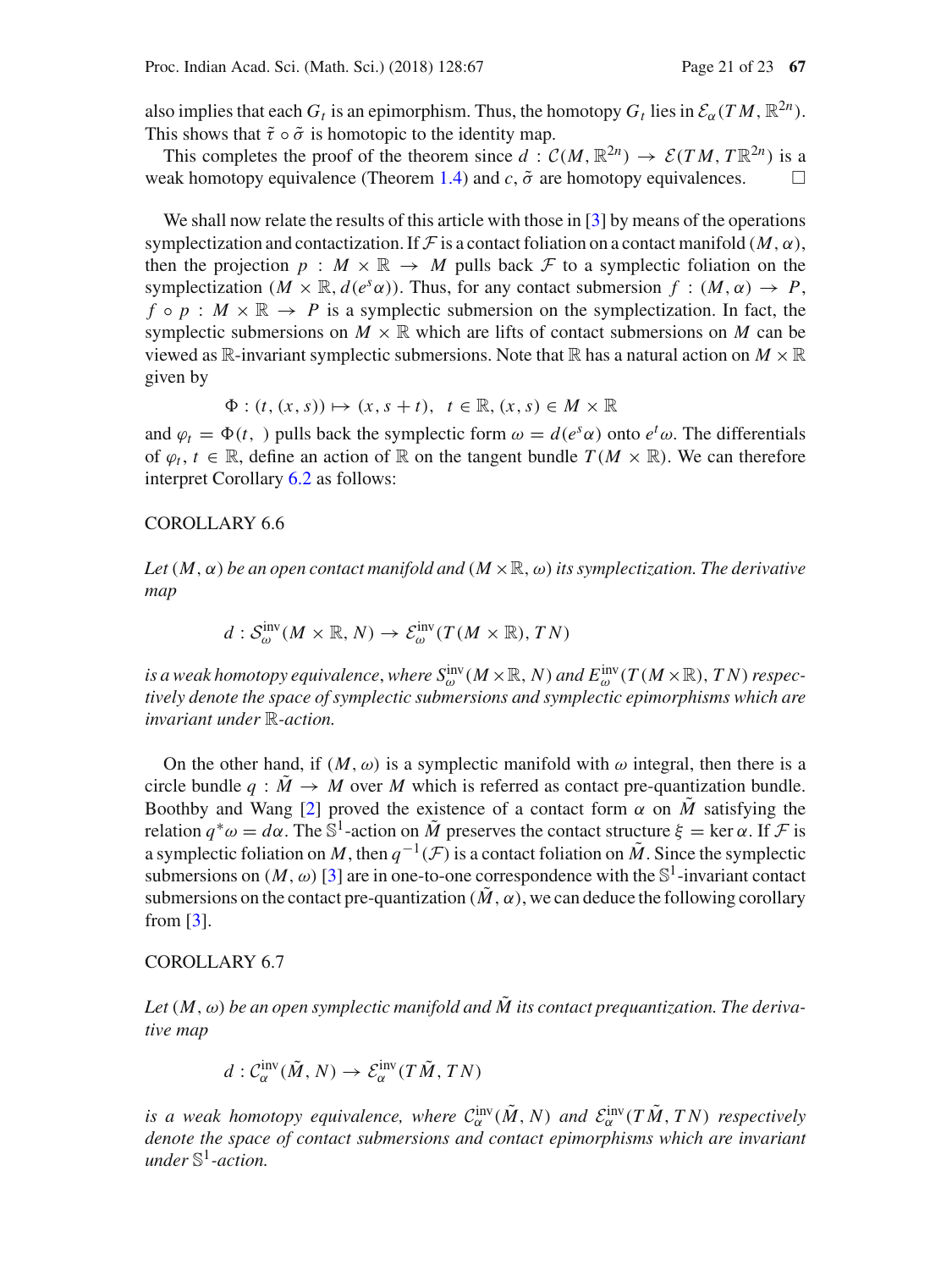Thus we have the following commutative diagram in which the vertical arrows are weak homotopy equivalences and the horizontal arrows are inclusions.

$$
\begin{aligned}\n\mathcal{C}_{\alpha}^{\text{inv}}(\tilde{M}, N) &\longrightarrow \mathcal{C}_{\alpha}(\tilde{M}, N) \\
d &\downarrow \qquad \qquad d \\
\mathcal{E}_{\alpha}^{\text{inv}}(T\tilde{M}, TN) &\longrightarrow \mathcal{E}_{\alpha}(T\tilde{M}, TN)\n\end{aligned} \tag{13}
$$

We end this article with a family of contact foliations on certain open subsets of contact spheres.

*Example* 6.8*.* Let  $\mathbb{S}^{2n+1}$  denote the unit sphere in  $\mathbb{C}^{n+1} \cong \mathbb{R}^{2n+2}$ ,

$$
\mathbb{S}^{2n+1} = \left\{ (z_1, \ldots, z_{n+1}) \in \mathbb{C}^{n+1} : \sum_{1}^{n+1} |z_i|^2 = 1 \right\}.
$$

The unit sphere has a canonical contact form  $\alpha_0$  which is induced from the Liouville form  $\lambda_0 = \sum_{i=1}^{n+1} (x_i \, dy_i - y_i \, dx_i)$  on  $\mathbb{R}^{2n+2}$ . For  $n > k$ , we consider the open manifold  $S_{n,k}$ obtained from  $\mathbb{S}^{2n+1}$  by removing a  $(2k + 1)$ -sphere:

$$
\mathcal{S}_{n,k} = \mathbb{S}^{2n+1} \setminus \mathbb{S}^{2k+1},
$$

where

$$
\mathbb{S}^{2k+1} = \{ (z_1, \ldots, z_{k+1}, 0, \ldots, 0) \in \mathbb{R}^{2n+2} : \Sigma_1^{k+1} |z_i|^2 = 1 \}.
$$

Then  $S_{n,k}$  is a contact submanifold of  $S^{2k+1}$  which is homotopically equivalent to  $\mathbb{S}^{2(n-k)-1}$ .

The canonical projection map  $q : \mathbb{S}^{2n+1} \to \mathbb{C}P^n$  defines  $\mathbb{S}^{2n+1}$  as a circle bundle over the symplectic manifold  $\mathbb{C}P^n$ , where the symplectic form  $\sigma$  on  $\mathbb{C}P^n$  satisfies the relation  $q^* \sigma = d\alpha$ . As we have observed above, a foliation on  $\mathbb{C}P^n$  is symplectic if and only if  $q^{-1}(\mathcal{F})$  is a contact foliation on  $\mathbb{S}^{2n+1}$ . It follows from [\[3](#page-22-5)] that  $\mathbb{C}P^n \setminus \mathbb{C}P^k$  admits symplectic foliations for each *k* satisfying  $0 < k \leq n$ . In fact, these foliations are defined by submersions  $\mathbb{C}P^n \setminus \mathbb{C}P^k \to \mathbb{R}^{2(k+1)}$ . Hence,  $\mathbb{S}^{2n+1} \setminus \mathbb{S}^{2k+1}$  admits contact foliations of codimension at most  $2(k + 1)$ .

There are more direct constructions of contact foliations on  $\mathbb{S}^{2n+1} \setminus \mathbb{S}^{2k+1}$ . In the case of the standard 5-dimensional contact sphere ( $\mathbb{S}^5$ ,  $\xi_0$ ) we have the following two cases:

(a)  $(\mathbb{S}^5 \setminus \text{Op } \mathbb{S}^3, \xi_0)$  and (b)  $(\mathbb{S}^5 \setminus \text{Op} \, \mathbb{S}^1, \xi_0)$ .

The former is contactomorphic to  $(\mathbb{S}^1 \times \mathbb{D}^4, d\theta + \lambda_0)$  and the latter is contactomorphic to  $(S^3 \times \mathbb{D}^2, \alpha_0 + \lambda_0)$ , where  $\alpha_0$  is the standard contact form on odd spheres and  $\lambda_0$  is the Liouville form on even dimensional Euclidean spaces.